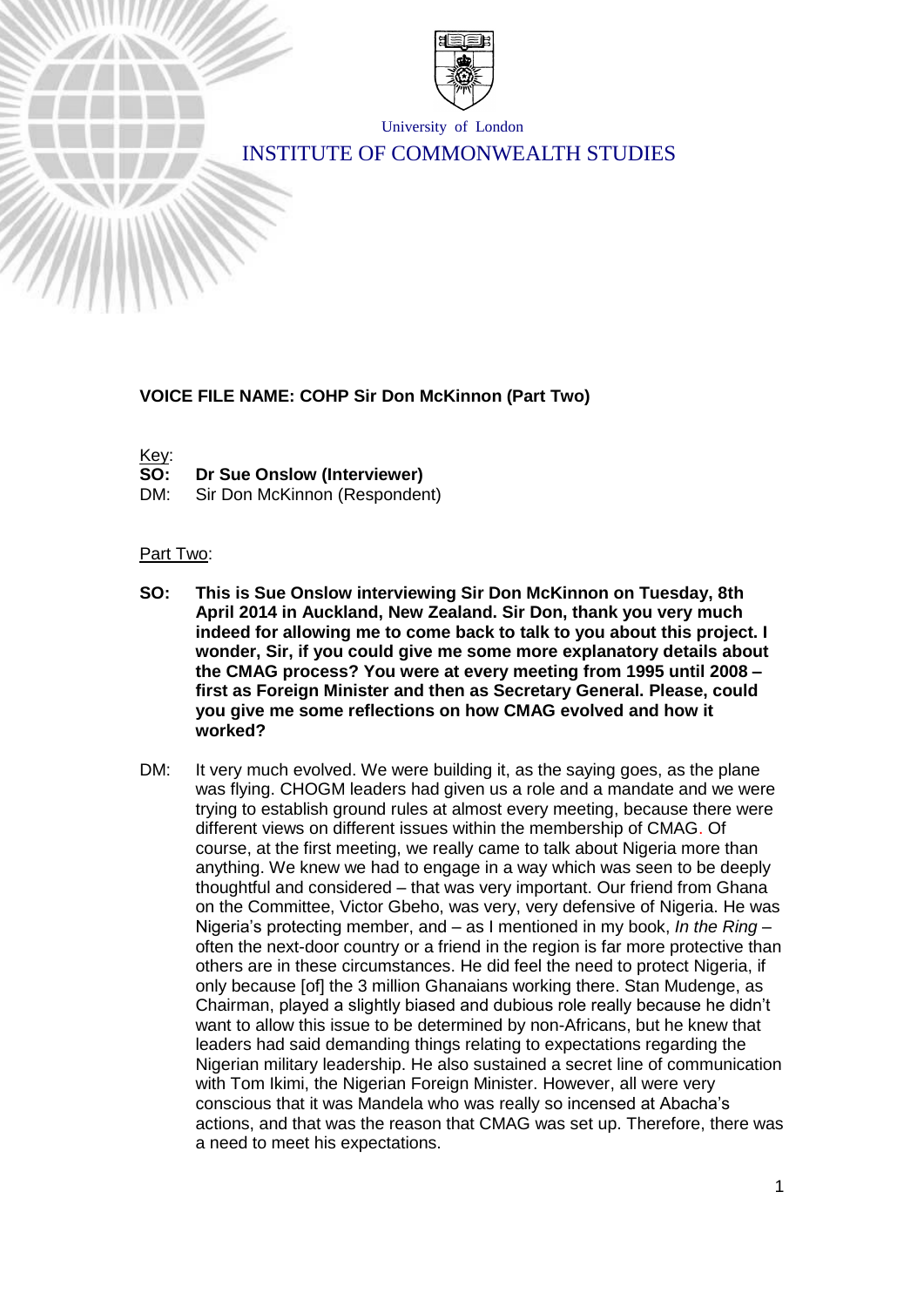### **SO: But hadn't such an idea been forming in the minds of various heads and officials before the Auckland meeting?**

DM: More in the minds of Ministers and senior officials. But yes, they had been forming for some time.

### **SO: There was the idea of a Contact Group.**

DM: Malcolm Rifkind and I talked about a Contact Group well before the New Zealand CHOGM, in fact. We knew there was a need to engage with Nigeria, but Mandela just took us kilometres forward in one big leap. Setting up CMAG was very prescriptive about what we should do. But, of course, as you may appreciate, that's all very well done in the CHOGM meeting. When the CMAG first meets then everyone goes back into their own corner, adopting a national position.

#### **SO: So, how much input was there from your own Prime Minister, Jim Bolger, at that Retreat in Queenstown in persuading people?**

DM: I wasn't at the Retreat.

#### **SO: You were back in Auckland. I just wondered if he'd ever filled you in on who were the key personalities that needed pushing on CMAG.**

DM: I've never asked him. We only talked in generalities, but sometime I will ask him. As Foreign Ministers, we just took the mandate and went to work.

### **SO: Thereafter, though, it was, "Over to you, Foreign Ministers" – to pick up the issue and take it forward…?**

DM: Very much so. And therefore there was a period of many months with any one Minister reflecting domestic politics and wishing to reinterpret what the CMAG role was. They were going back to some phrase within the Millbrook Declaration, saying, "Well, this could be interpreted this way…" [That] kind of thing. But, nevertheless, we persevered, obviously, with Nigeria in our sights, and everyone eventually agreed to just keep engaged. Our actions then became more coherent, but there was still a very long period before the Nigerian leadership finally came back and said, "Well, let's have a visit and get together."

#### **SO: Did the Secretary General always sit in on the meetings of CMAG?**

DM: Yes, he did, and his senior staff kept the minutes.

### **SO: How were they structured? As an informal get-together, in classic Commonwealth style, with a dinner beforehand, then a discussion in informal, closed session?**

DM: The dinners didn't start until my time as Secretary General. What Anyaoku did was to have lunch, often in the middle of the CMAG meeting. So, you'd start the CMAG meeting in the morning, get to a certain distance, then have lunch together and – without officials – try and wriggle our way through the thicket of conflicting views, and then go back in the afternoon and hopefully have it resolved. And that was the reason, on becoming SG, I instigated the dinners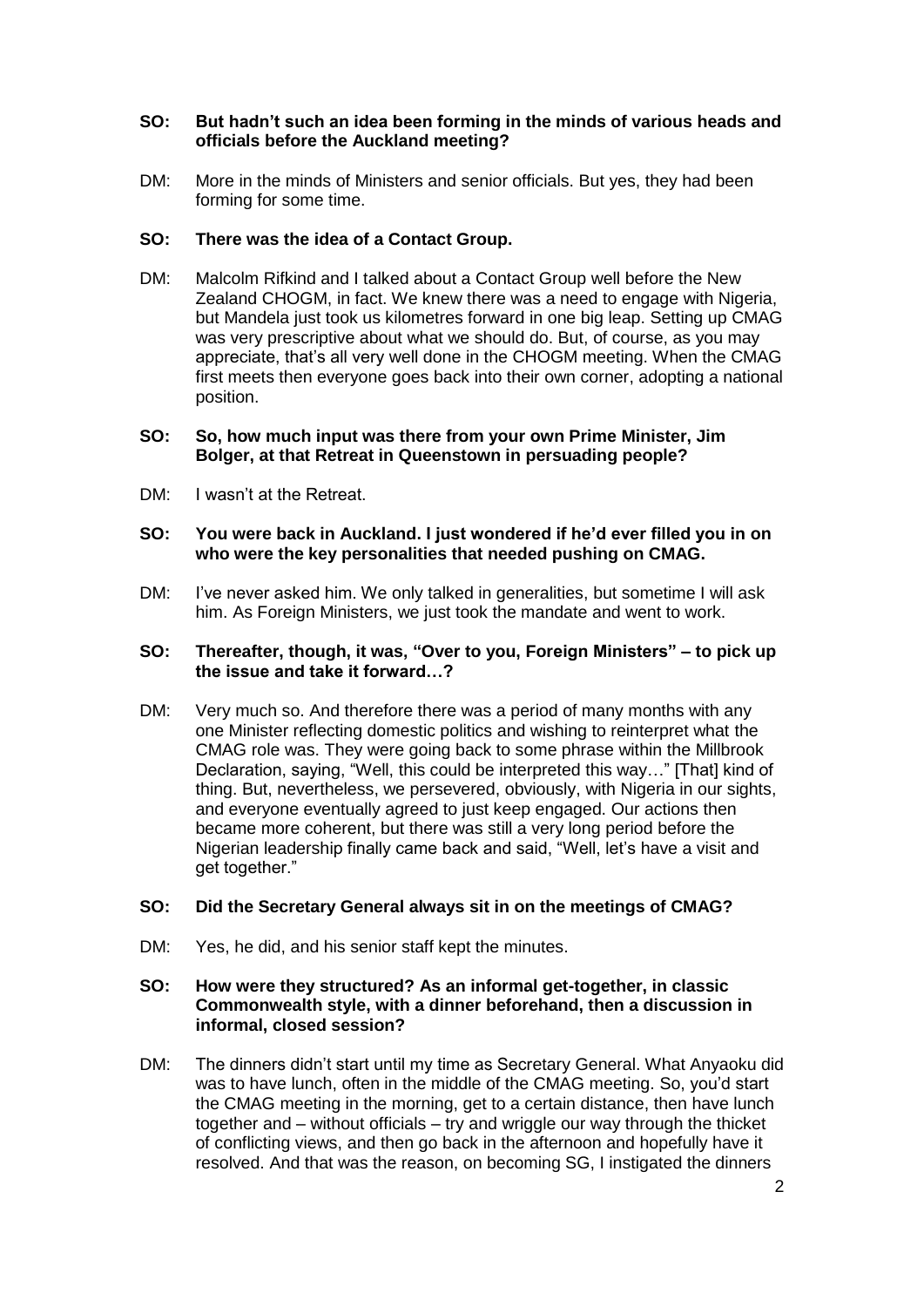the evening beforehand. I felt it was important that the Ministers got to know each other. Amongst the members, there was often a new Minister or – much to my annoyance – a replacement official. You did not want to start with colleagues reading out their government's policy and then getting locked in to a predetermined, immoveable position. These were all senior politicians. They get used to judging the lay of the land and adjusting their position accordingly, which was easier if they had not committed too early. Regretfully, a junior Minister or an official was always looking over his shoulder.

### **SO: So, there was that informal sounding, that sort of political groundwork, which had been laid beforehand, before you actually went into the formal discussion?**

DM: When I took over as Secretary General, yes: to ensure everyone knew where the ground was firm or where it was soft. It made it very possible for you to get an agreed position, in that Ministers were not embarrassed by having to back track or be seen to reverse their position in front of a colleague's officials.

#### **SO: That strikes me as very good staff work, Sir. As you say, to socialise people!**

DM: Well, I'd say, "You Foreign Ministers are coming here for political reasons. If the leaders didn't want you to address this issue politically, they would have left it to the bureaucrats. But they didn't. It is a political issue that we're dealing with now." We wanted a political decision that is unanimous, and mostly we did [achieve that].

#### **SO: So, how did countries end up on the discussion agenda when you were Foreign Minister, before you became Secretary General?**

DM: Well, we only had Nigeria and Pakistan.

#### **SO: But you had Sierra Leone and the Gambia on the agenda, as well?**

DM: Ah, but they weren't suspended…They were on the agenda, but they weren't "CMAG-ed", as such.

#### **SO: Yes, but how did they end up in the discussion agenda? How did they get there?**

DM: We'd get to them sometime under 'Any Other Business', and the Secretary General would probably just give us an update on what information he had most recently heard from Sierra Leone or the Gambia, or from other channels or sources, and so we persevered with them. I think, in a way, we were quite successful with the Gambia, even if not in recent years. We said quite clearly to President Jammeh [that], "While you've got Executive Order Article 17, you're flouting all the democratic procedures. Article 17 has got very prescriptive limitations on what anyone can do politically and therefore is unacceptable in the Commonwealth." So, he agreed to lift that Order, and in the end he did. Sierra Leone moved a bit more rapidly because, as you may be aware, Tejan Kabbah, the marginalised President, got invited to come to the Edinburgh CHOGM and the RUF got left behind. The message from the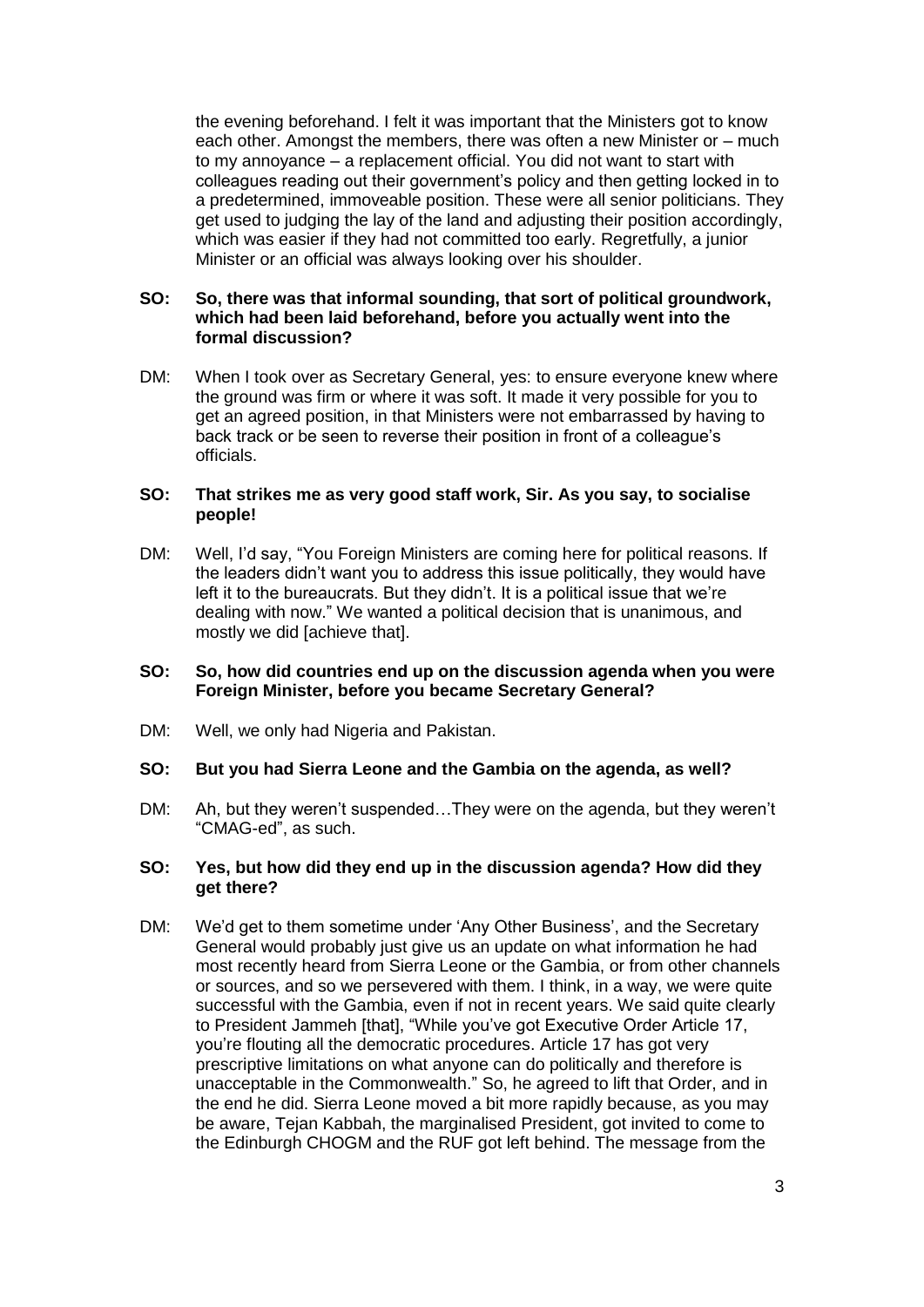heads was firmness through their action. So, things were moving in the right direction for those two countries, by comparison with Nigeria.

## **SO: So, they could come up under 'Any Other Business'?**

DM: At the beginning, yes. In fact, we wanted to take Sierra Leone off the agenda, but President Kabbah said, "Please, let us stay on so you don't forget us."

#### **SO: Would they go out on the concluding statement?**

DM: You'd have to look and see if there was anything recorded.

### **SO: I was just wondering if countries would be discussed, but then this would not go out in the concluding statement: it would filter out gently on the diplomatic grapevine.**

DM: You see, this, again, is where we were in a little bit in 'Suck it and see' mode, because there was no set rule on whether a country should be referred to in a concluding statement. This is where we were kind of making it up as we went. I remember saying, at one point, "Well, look, all we're trying to do is keep the Gambia on a watch list, and nothing more than that." They're not CMAG-ed. They were expected to attend to their deficiencies, which they were, and hopefully we'll see an end to those deficiencies. However, to let it be known that a country and one of its activities may be discussed by CMAG would usually bring an immediate reaction from that capital, which sometimes solved the problem.

### **SO: So, CMAG was not responsible to the Secretary General – it reported to heads. Did they report to the Chairperson-in-Office? I'm just wondering how it worked…**

DM: The Secretary General was very much part of CMAG, and no, the Chairperson-in-Office only came in 1999, so we're looking at four years when I was Foreign Minister. No, Ministers only felt the need to report to leaders. However, each Minister on CMAG came to meetings with a firm view from his or her Foreign Ministry or political leader about what was expected by that country.

#### **SO: But the rules on two terms only on CMAG – meaning four years – were established at the start?**

DM: I'm not sure. There was a guide for two terms which the Canadians tried to rewrite to their advantage. I did have something to do with that, when I became Secretary General, and the two terms principle was there. But, as there was a consensus to keep Mompati Merafhe as Chair beyond his second term, I said we should be able to say, "Two terms unless there are exceptional circumstances," in which case a country could do a third term. That was agreed by Heads at, I believe, the Coolum CHOGM.

## **SO: So, how were Chairs or Vice-Chairs elected? Or were they selected?**

DM: Well, it got off to an inauspicious start. The first meeting was at Marlborough House and Secretary General Anyaoku said at the first meeting, "Well, the first thing we must do would be to elect a Chair." I think Ghana probably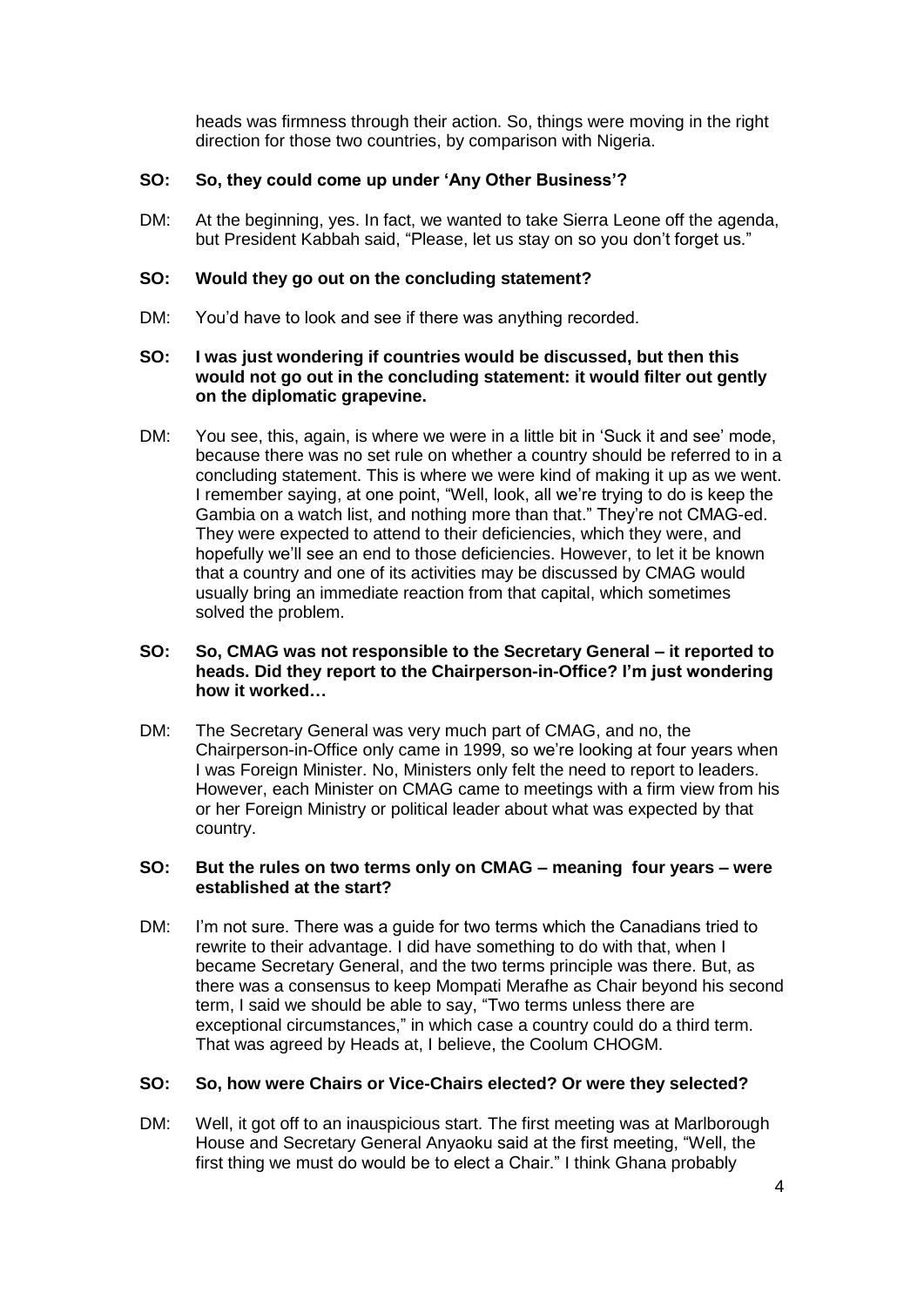nominated Stan Mudenge, and then someone nominated me, and it went round and round and round. I was nominated partly as there was a Commonwealth tradition that the host country would carry forward a resolution of the CHOGM. I could see that we were not going to get anywhere: it just sat literally at four [against] four for about ten minutes. So, we had a tea break and I said, "Look, this is not going to go anywhere. I think, for the sake of this particular exercise, being that Nigeria is the problem issue, it's better to have an African Chair." So, I remember coming back to the meeting and saying, "Well, considering the views of some, I think it would be easier if I did not have my name in the hat." And Alfred Nzo, who was the South African Minister, said, "Oh, no, Don, we like you very much. We like you very much, but we think in the circumstances Zimbabwe should be in the Chair." I agreed. So, then, as soon as the Chair was resolved, Anyaoku nominated me as Vice-Chair. That was also unanimous.

Now, I can say – while we're on the subject – [that] as Secretary General, at all subsequent meetings, I went round all the Ministers first and said, "The first thing we're going to have to do is decide our Chair and Vice-Chair, and let's see if we can sort it out before we're on public display." Sometimes I did it with them independently, depending on the timing, other times I pulled them into the little Green Room, next to the main room at Marlborough House and said, "Look, it's easier for us to decide here and now who is going to be the Chair and Vice-Chair, rather than go in there and have an argument." Then, often as happened, such as in 2000, I'd be asked, "Well, have you talked to anyone?", and I could say, "Well, I think there is a significant amount of support for Foreign Minister Mompati Merafhe from Botswana." The Malaysian representative, who was not a Foreign Minister, but a highly esteemed and rated individual, Tan Sri Musa Hitam said he was also available. However, not being a Foreign Minister, I suggested he would not get wide support and so he withdrew. And so the result was in favour of Merafhe. They all sort of nodded in agreement and that was it.

### **SO: So, the overall role for Foreign Ministers on CMAG was, as you said in your book, to make political decisions at the time, [and] not for them to try and link together and reinterpret all the Commonwealth Declarations.**

DM: Correct: [to] not create further problems and confuse the issues. Commonwealth declarations over many years don't necessarily have an identifiable strand of joined-up thought that can lead to a clear decision. In fact, taken too literally could send you down the wrong track.

### **SO: How much constant input was there from Foreign Ministers and instructions from headquarters during these CMAG meetings, in your experience?**

DM: Not a lot, and I was pretty tough on these Ministers because I said, "Look, you can't come along here with a brief to read, sit back and demand everyone agrees with you. You have to know the subject better than anyone in your country and you've got to be prepared to be part of a deal. You're not going to get everything you want, regardless, but you're going to get all the opportunities to say what you want to say. But let's make sure that, at the end of the day, we get a political solution that we all agree with."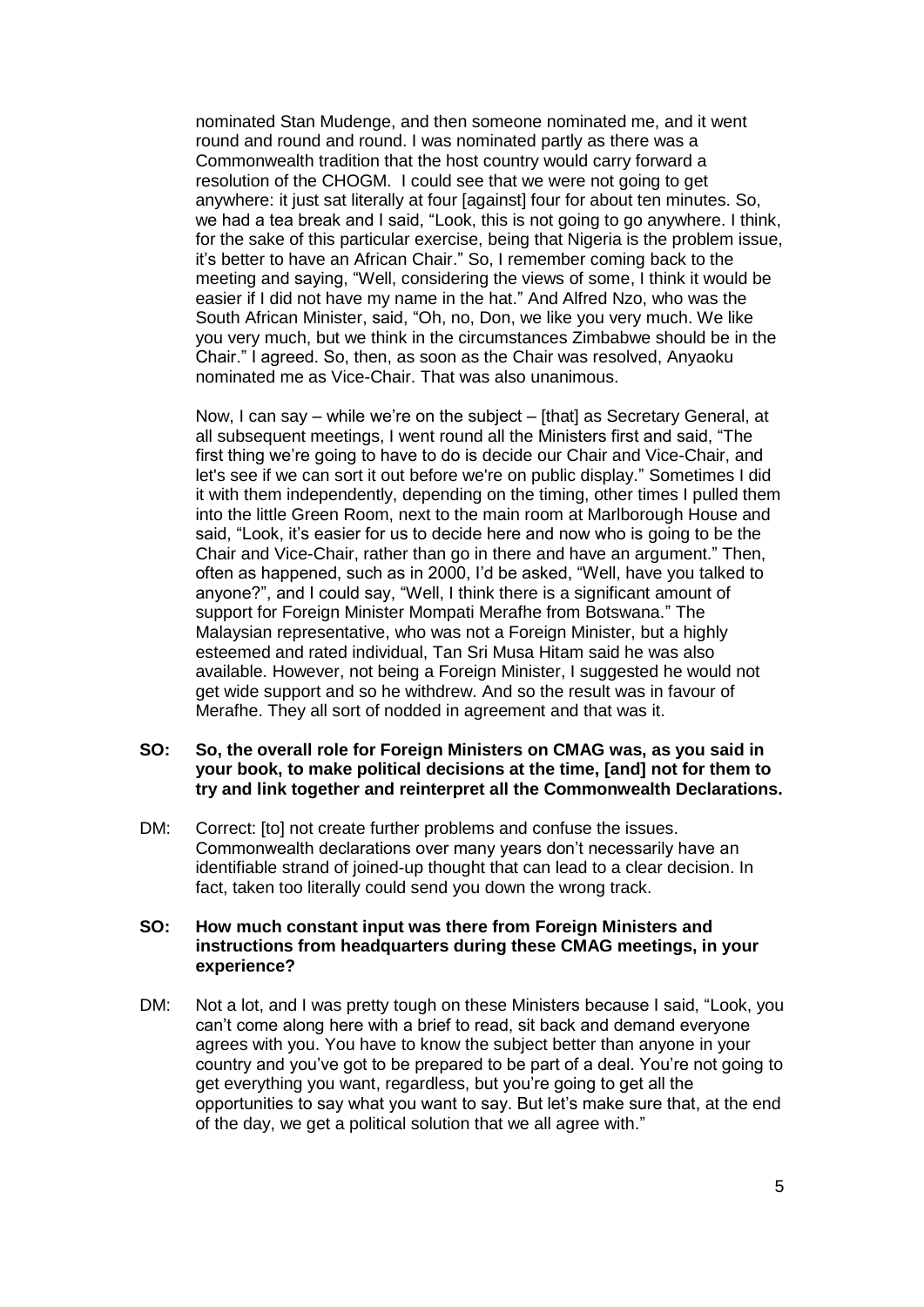- **SO: You've mentioned elsewhere that the British, particularly, had their CMAG watchers on Sierra Leone, but that the Commonwealth also collaborated with ECOWAS and ECOMOG, the monitoring group?**
- DM: Yes.

### **SO: How did that work? Was it informal?**

DM: It was informal and it was mostly me making telephone calls to key people in the region. Of course, it was important that we collected as much information as possible from the regional Commonwealth countries, as I said in relation to Nigeria: taking note of the views of Ghana, who were on CMAG for four years, but also to listen to the regional organisations such as ECOWAS and ECOMOG and the OAU.

### **SO: Because the Commonwealth, the UN and the OAU were all moral guarantors of the 1996 peace agreement.**

DM: Yes, for Sierra Leone, they were. So, there were more players who had a considered view.

#### **SO: Yes. So, there was a particular interest from others?**

DM: Yes, there was a regular telephone conversation amongst us all. UNDP were picking up a lot of the bills, as was the DFID in the UK, and I just wanted to make sure that we were all on the same page. So, I did make telephone calls pretty constantly about where CMAG was. "Where are you, are you prepared to go in this direction or that direction?" And, "We'll need some funding for capacity-building," [that] sort of thing.

#### **SO: And the British were co-operative on that?**

- DM: Pretty much, yes. They were putting a lot of coin into it and there wasn't really a problem with anything like that.
- **SO: So, a good news story about your relations with the FCO in King Charles Street, rather than as on Zimbabwe! Could I ask you, please, about your general relations as Secretary General with other international organisations? You've mentioned the UN and UNDP, particularly with Kofi Annan as another Secretary General.**
- DM: Pretty good. In 1998 I bumped into Kofi Annan somewhere and he said to me, "I hear you're running for Commonwealth Secretary General. I would like to see you get there, and if there's any help I can give you, please let me know." I don't recollect that I actually ever rang him and said, "Can you lean on someone to help me?" He was always very open. At times I might have spoken to him every few weeks on something or another.

#### **SO: Was there any informal or institutionalised regular meeting?**

DM: No. The only meetings would have been held at a technocratic level, sort of thing. Kofi Annan did, as the UN Secretary General, instigate meetings – maybe two or three times – of Secretaries General from significant organisations, which was quite useful.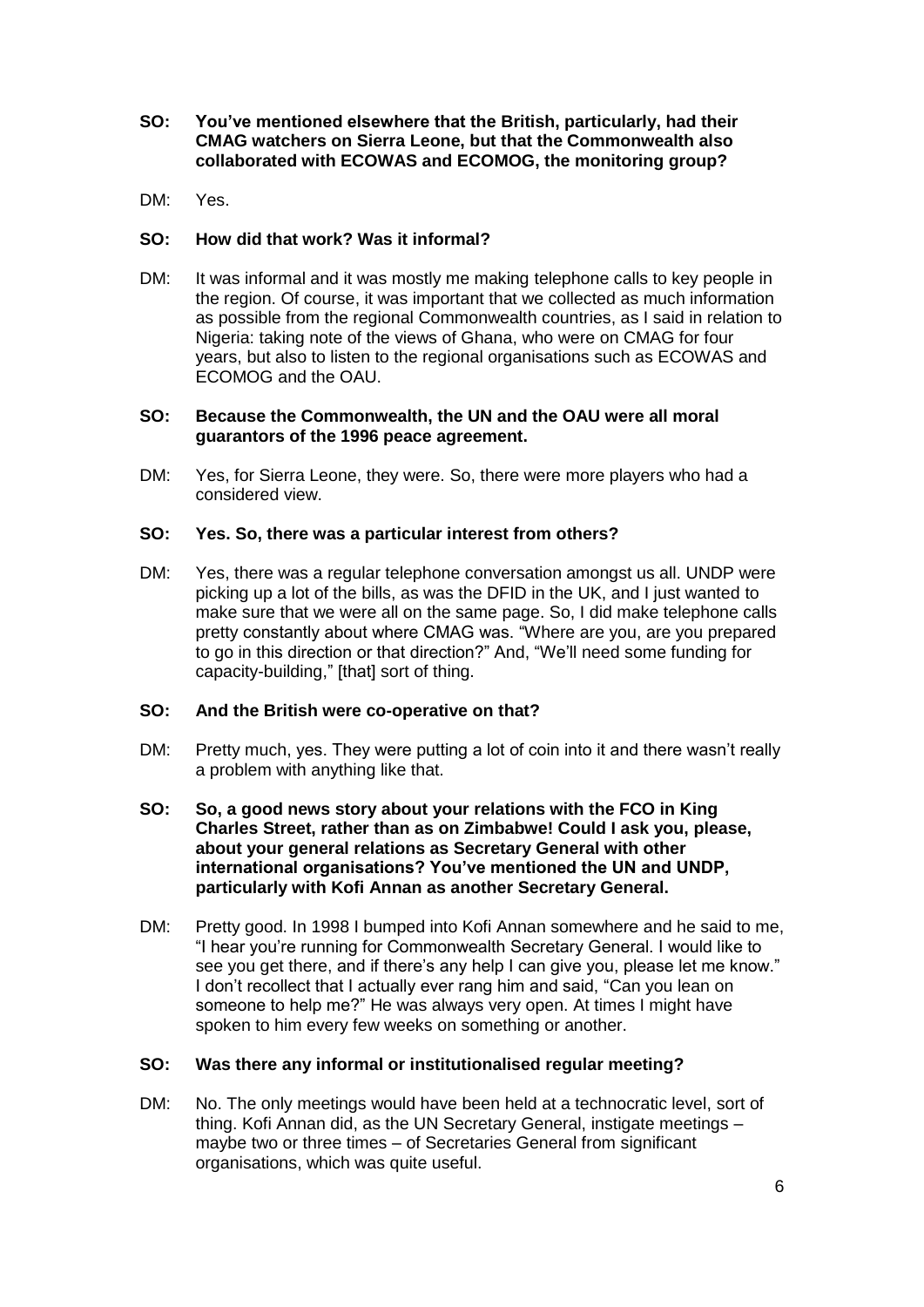## **SO: So, it wasn't a question of every year, around the UN General Assembly meeting, that you would use the opportunity to meet?**

DM: Yes, I would do that. In other words, I went to the General Assembly; we'd have a meeting with the Secretary General and we would discuss the relevant issues. He came to Marlborough House once, I think. However, at General Assembly time we'd arrange many other meeting and would also see Annan at various regional or other summits, such as the OAU and later the AU.

### **SO: It would be you and the UN Secretary General, or there were other Secretaries General there as well?**

DM: Well, he set up this gathering of Secretaries General, of which I went to about three of them, I think. We had the OAU, as it was then, the Islamic Conference, the OAS from Washington, the Arab League…There was probably about eight or ten of us there, I suppose. He wanted to establish regular meetings with Secretaries General, which, in the end, actually I don't think went very far. I always remember [when] the former Egyptian Foreign Minister, Amr Moussa, got very vociferous on this 'clash of civilisations' and it got a bit away from what we were doing. I think we were expected to be slightly below the level of the big stratospheric issues like clash of civilisations, yes. [*Laughter*]

## **SO: Exchanging 'philosophical approaches to lunch'?**

DM: Yes, sometimes. But more down-to-earth operational issues such as managing elections, building capacity and countering corruption, etc.

## **SO: Did you find that a benefit, though, meeting other leaders?**

DM: In politics, the benefit of meeting people face-to-face is always of paramount importance. It means you can get them on the telephone the next day, and that's always a benefit when you want something.

### **SO: So, it wasn't a question of comparing notes of the challenges of being a Secretary General.**

DM: Well, we talked about those things. You talk about those things over lunch or over dinner, sort of thing. I remember one of the big surprises I got talking to the African Union Secretary General – I can't remember which one it was – and him saying to me that he only collected about 5% of all the full assessment of funds of all his countries. Instead of sending the money, the countries would send staff members in lieu, and leave them on their own country's payroll. He said, "You can't manage these people. They come along, but they're not your staff. You ask them to do something, and they just say, 'No, it's not in my interest.' They're just their country's representative, not an asset to me," which he found really frustrating.

#### **SO: But you didn't have quite that problem.**

DM: No, not at all. No, I thought, "My God, I am lucky by comparison." I collected 95% of my assessments.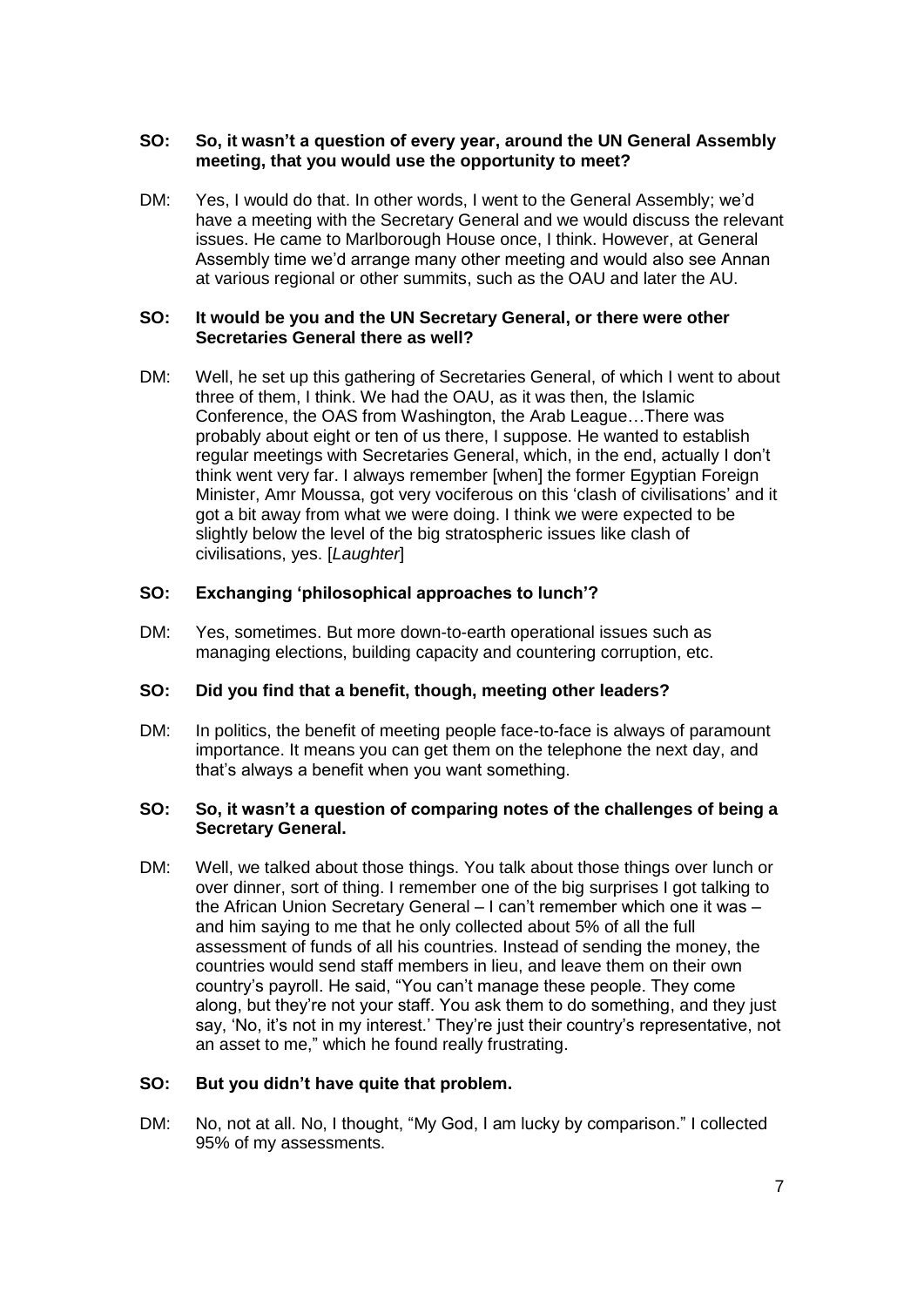### **SO: How about relations with the Organisation of the Islamic Conference, particularly given the Islamic dimension within the Commonwealth?**

DM: Well, I did start that. I recollect we used to have an annual meeting with them. They were in London more than I was [in Jeddah], where they are based, and so they'd come and see me and we'd chat about these particular overlap issues between the two [organisations]. That was very valuable and increased our outreach. It also gave me a better understanding of internal challenges. Managing international organizations is itself a major challenge and requires certain talents within that required leadership. So, talking to others often revealed alternative ways of doing things.

### **SO: Yes, and the same went for** *La Francophonie* **and the Lusophone group, as well?**

DM: Yes, the Lusophone group allegedly started up because of Mozambique jumping ship. Not jumping ship, but joining our Commonwealth ship, and so they decided to set up their own organisation. Jaime Gama was the Portuguese Foreign Minister at the time. He came to New Zealand a couple of times, just asserting Portugal's role in the Lusophone states, and called on me in London to talk about co-operation. Soon after, their new Secretary General called on me to invite me to attend one of their summits. I would add a postscript here and say that Mozambique became more committed to the Commonwealth than many of our older members.

### **SO: It was Arnold Smith, after all, who tried to persuade first General Spinola and then Mário Soares to adopt the Commonwealth model.**

DM: Yes, and of course, for example, it was *La Francophonie* who were, formally, a cultural linguistic organisation who wanted to actively move in the direction of the Commonwealth on issues of governance. Boutros-Ghali, when Secretary General of *La Francophonie,* and I used to meet every year, either in London or in Paris. That was about a half-day meeting at a lunch or a dinner, and they were very useful. But they were getting more from us than we were getting from them, because, as Boutros Ghali said, "We need to do more of what you are doing on governance issues, but I can't imagine *La Francophonie* having a CMAG without France being a permanent member."

### **SO: You've mentioned the frustration of the Secretary General of the African Union. Did you always have chats with OAU/AU High Commissioners before an OAU/AU Summit, just to get a feeling of the lie of the land?**

DM: Yes, I did. One, it showed me that they weren't always up with the play of their own domestic politics, and sometimes it allowed them to argue amongst themselves over a regional issue. However, in wishing to know what was going on in Africa I was poorly served, and the same with the Caribbean. I'd ask various envoys to come and see me when they were calling by or ankle tap them at a reception and say, "Well, look, this is an issue which seems to be bubbling along in the press of St Kitts and Nevis," and often the High Commissioner had no idea. So, I established in Marlborough House a wider news gathering service. When I arrived at Marlborough House, they gave me the relevant daily cuttings from the British newspapers and that was fine but a very Anglo view of the world, even if it was from *The Telegraph* on the right to *The Guardian* on the left. So, I said, "Hang on, I want to find out what people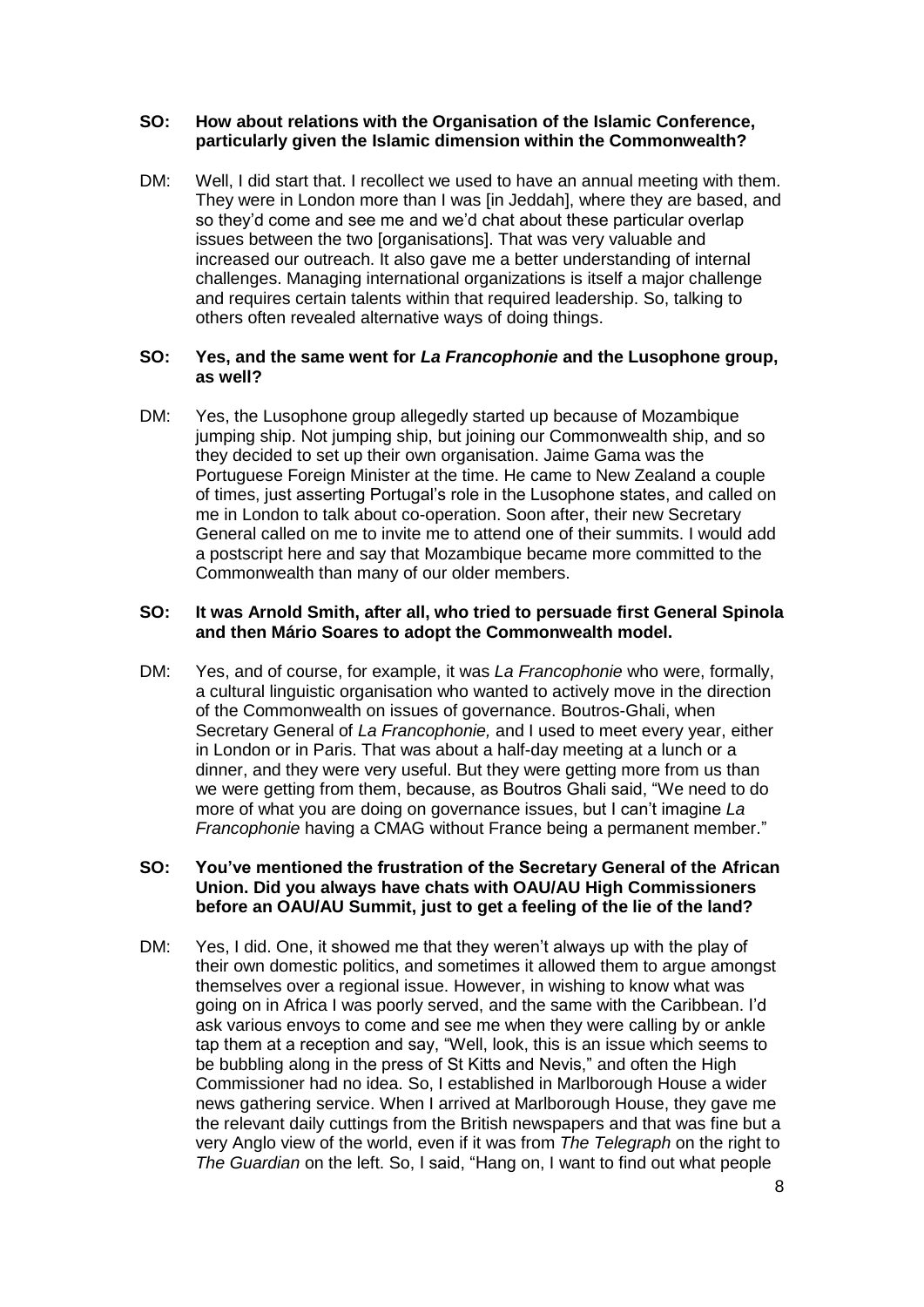are thinking about in Barbados and Apia and Johannesburg." So, the library team in Marlborough House then set up a Commonwealth news cutting service. A staffer was designated to be there early in the morning and electronically scan all major dailies throughout the Commonwealth and just slice out articles of general political interest to me and our senior staff. So, that meant I had a second bunch of news things to read. That was very good – not that I disliked reading what *The Telegraph* or *The Daily Mail* said, but to only read what *The Telegraph* and *The Guardian* said in that job was letting UK thinking set the agenda.

### **SO: Just going back to your relations with Kofi Annan, particularly with UNDP over Zimbabwe, I'm just wondering the extent to which you tried to leverage that connection?**

DM: Oh, we did. Yes, we did.

## **SO: Or did they try to use you?**

DM: They were of real value to us. We at CMAG had pushed them, so they knew that we were in the front of this thing, but when it came to that programme of land redistribution they were very keen to be a part of that. And, of course, so were we. We had some good ideas, were engaged, but they had more money. So, we had quite a big team there in Zimbabwe, working with the UN folk all very enthusiastically on the issue of land reform. They lasted about three months and then the security situation got so bad and what they were doing did not please the Government of Zimbabwe, so, everyone had to come home.

### **SO: Mark Malloch Brown was Head of UNDP at that particular point. Was he very determined to do it with the Commonwealth?**

DM: Mark Malloch Brown said to me, "Don, consider UNDP a branch office of the Commonwealth."

#### **SO: Oh, really?**

DM: Those were his words. Meaning, I think, he wanted me to do the linkage with the government work: he'd pay the bills, I'd do the "on the ground", hard labour work. Also, Kofi Annan knew he would inevitably clash with Mugabe, something he did not want.

### **SO: Well, that was spreading the responsibility, wasn't it?**

DM: Yes.

### **SO: But I'm sure that that didn't suit Mugabe, as increasingly the relationship between the Commonwealth and Mugabe deteriorated.**

DM: Correct. We put a lot effort in, dealing with Zimbabwe, trying to pull them out of the hole they were digging and really trying very hard to be positively engaged. Remember, Mugabe had by this time alienated the World Bank; he'd alienated the IMF, he had angered the Americans, [and] he had angered the Brits. His own neighbours were angry with him, and they'd often tell me. Muluzi of Malawi, Mwanawasa of Zambia, King Mswati of Swaziland and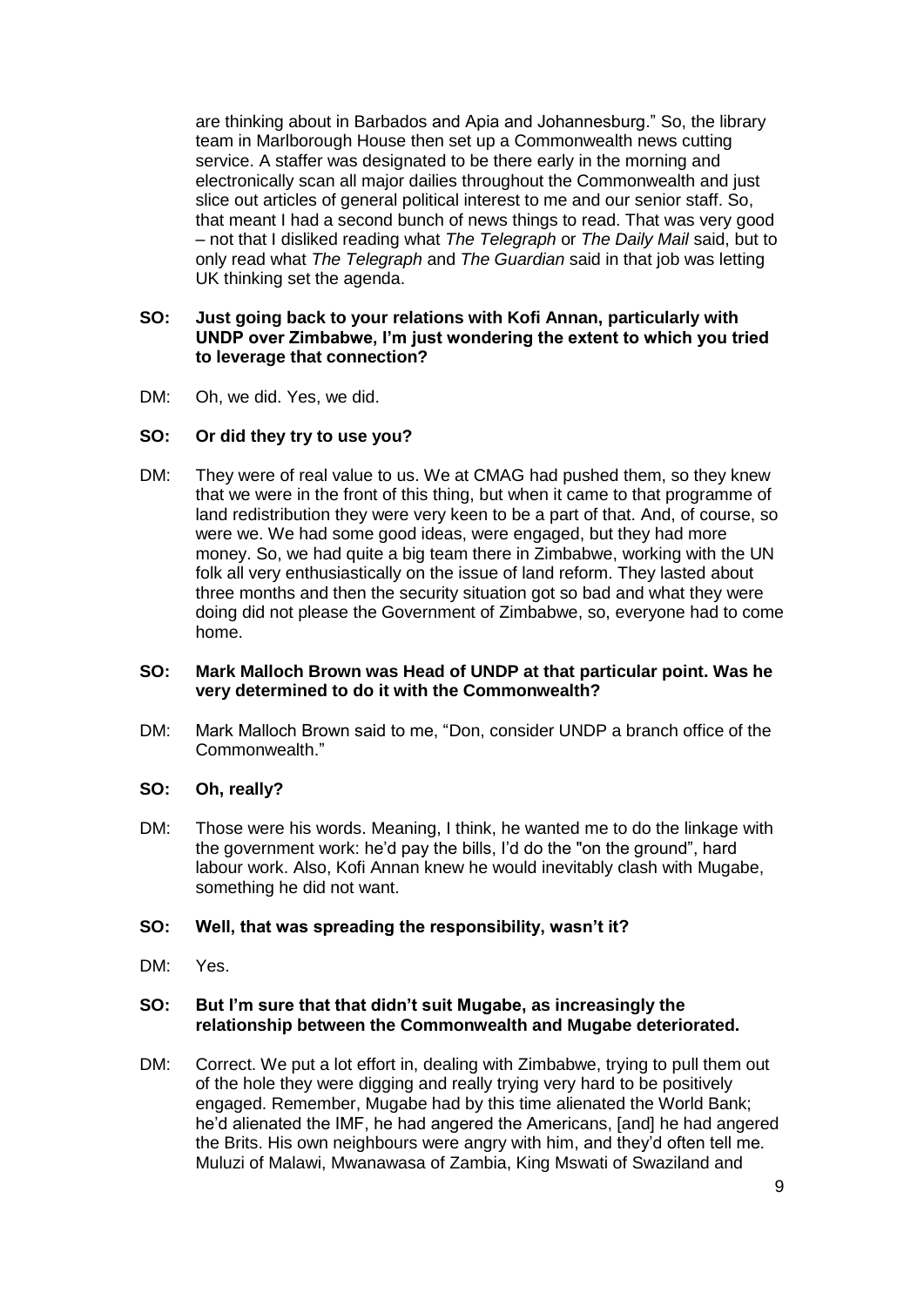Chissano of Mozambique were all prepared to be publicly critical, at least once. Kofi said he was getting exasperated dealing with Mugabe – although, like others, in calmer circumstances, felt the need to publicly defend him. But privately they were saying to me – as much in sorrow as in anger – "You know, he is just disrespecting Africa. He's giving us all bad name."

### **SO: You must have got enormously frustrated with the stance of SADC: the fact that it was prepared to say one thing in private and adopt a rather different stance in public?**

DM: Yes. I kind of understood, because their constituencies are very large. When you went to a function and Mugabe got a standing ovation, you knew you were up against something really difficult and different. Therefore, you can't ignore that sort of thing. They were politicians like I was a politician. If the crowd is roaring its favour on something, well, you're an idiot if you stand up and oppose it. But I was very pleased with the SADC parliamentarians who were very critical of the conduct of the Zimbabwe elections where they had an observer team.

### **SO: I noticed in your book that you said you tried to use Sonny Ramphal to contact Mugabe in the early days.**

DM: Yes, he made five telephone calls. They just went nowhere, over three weeks: Sonny just couldn't get through. Mugabe knew what I was up to, using Sonny.

### **SO: So, did Sonny come to you and volunteer his services?**

DM: No, I asked him. I talked to a few people and they said, "Well, there are two people who can get through to Mugabe: Mahathir and Ramphal." I knew Ramphal well, and therefore, I said, "Well, I may as well try Ramphal first." I then talked to the Malaysians about Mahathir and they weren't interested. On further questioning, they knew it would embarrass Mahathir, so said, "Please don't call again."

### **SO: Did the white farmers ever appeal to you for help, going back to this land question? I know you said that the younger elements were less fixed in their feudal ways.**

DM: They didn't appeal for help, they just demanded [that] we support them. I was to tell the UK Government to buy their farms and as soon as possible.

#### **SO: Ah! So, that was the white farmer constituency, rather than actually a generational divide between them?**

- DM: Yes, it was the Old Guard, [who were] far more rigid than the younger ones, who could see the future had to be different. They were prepared to accommodate the new demands.
- **SO: Obviously, Zimbabwe was very much part of the discussion at the Coolum CHOGM. Was there a deliberate decision to keep the discussion at the Retreat, so it was discreet? Was the informality, the below-the-radar element, part of the approach?**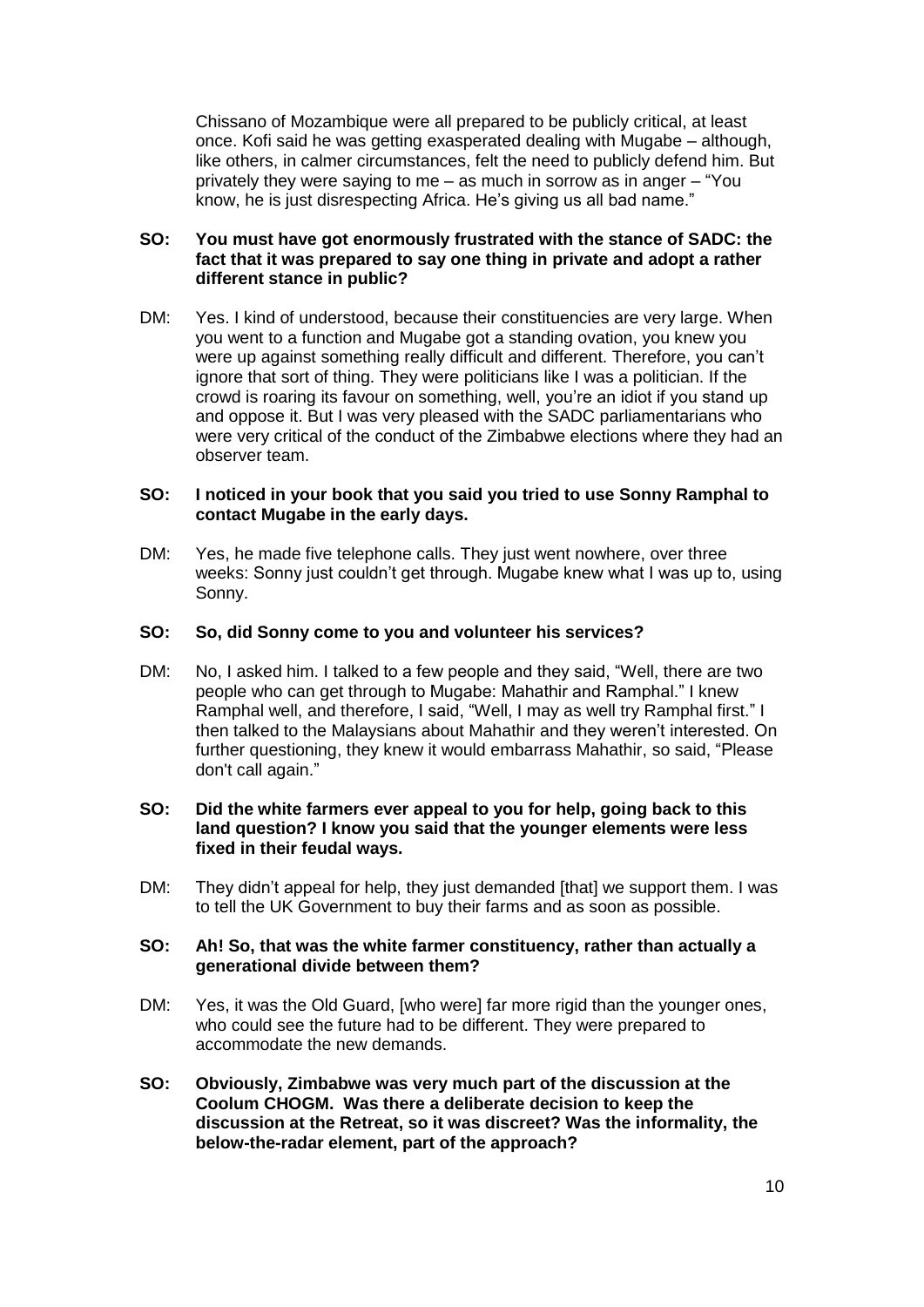- DM: Yes. And it was the best way to proceed, and it brought everyone into the debate. When you put leaders in the Executive Session, they're as much worried about what an official of one of their neighbouring countries is thinking as they are about what their own officials are thinking. So, no, leaders are very, very candid in the Retreat, very candid about every issue. They feel unshackled; they can be critical to the point of rudeness, but also praiseworthy when required.
- **SO: As far as the Retreat is concerned, though, it was part of your responsibilities and approach to nurture a certain element of discussion – to bring certain heads together, to direct and support what they wanted to talk about. Am I right in thinking this? That was very much the Ramphal approach, one which I know Anyaoku continued. It requires a great deal of choreography by the SG with the heads.**
- DM: Yes. With John Howard at Coolum, he was pretty straightforward, but by the time we got to Coolum I had decided that there was a better way to do all this, especially the big issues such as Zimbabwe. But many leaders were just not in the loop, so I personally talked to a few of the non-African leaders, giving them some thoughts on how they could advance the debate in a productive way. It all helped, but highlighted the fact that the lack of time was the enemy. So, that was the beginning of my thinking to bring Foreign Ministers into the equation. I didn't want leaders wasting time, dealing with issues that might only affect a few – such as the Cyprus issue. These were big picture people. Therefore, because I'd already been given consent to have a Foreign Ministers meeting in New York once a year, in the margins of the General Assembly, slowly but surely Foreign Ministers got to be part of the Commonwealth debate. Up until the time that I became Secretary General, they were not. They were right out of it. Their Ministries were the behind-thescenes actors, but the Ministers were not. So, the consequence of that was that, at the following meeting, I was able to say, "Look, the objective of bringing in the Foreign Ministers is to deal with all these little issues which you, as leaders, haven't got time or interest in, and so reduces your time in very public Executive Sessions. Let the Foreign Ministers make up for that, then you'll have more time in the Retreat and deal with three or four substantive issues that are generally of wider global concern."
- **SO: So, you can really concentrate the minds there?**
- DM: Yes.
- **SO: You note in your memoirs that there was a high degree of African sensitivity on the Zimbabwe/Pakistan juxtaposition, and what they felt to be sharp differentiation of treatment on that. Obviously, Pakistan had become the 'anchor state' for the British and the Americans with the War on Terror following 9/11. Was there an element that you noticed – a kind of 'Five Eyes' discussion and dynamic going on there with Pakistan? I know about the intelligence sharing network of the 'old Commonwealth' and the US.**
- DM: Yes, I know. There probably was, yes. I would agree with that, and Britain was always on a high wire act, really: prepared to be part of the Commonwealth when it came to criticising Pakistan, but, on the other hand,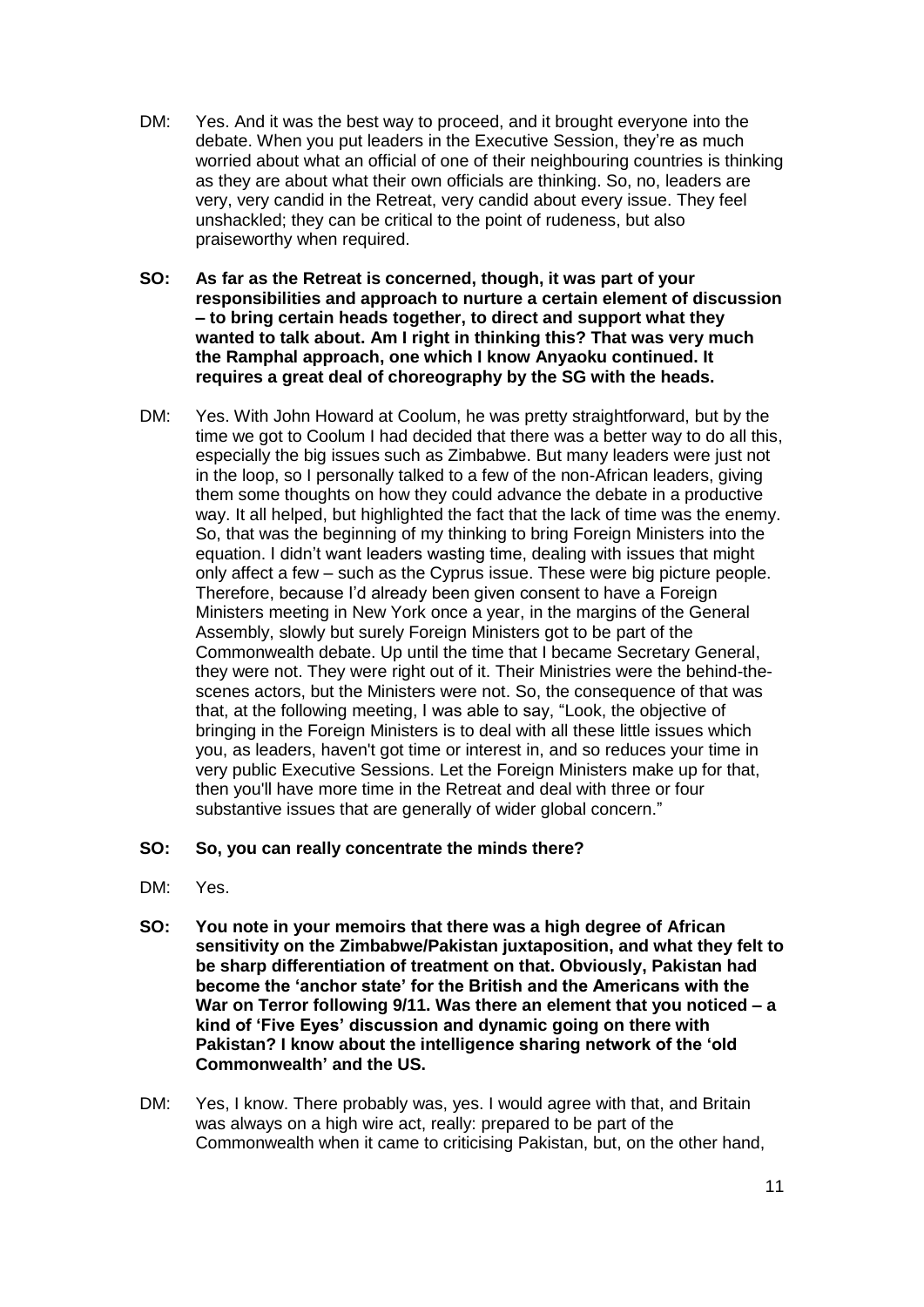crossing the other side of the park and holding hands with Pakistan in the War on Terror

- **SO: You've said that there seemed to be a pattern where it's "not unusual for a Commonwealth member to use the Commonwealth to beat up a country, but to treat them literally as bosom buddies on bilateral issues." So, was this a classic example?**
- DM: Yes, it was. A good example, especially when they invited Musharraf to the UK as a guest of the government when the country was suspended. It would not have happened to the leader of Fiji, also suspended.

### **SO: How was your relationship with Jack Straw as British Foreign Secretary generally, as well as specifically on this complicated issue of how to treat Pakistan?**

DM: No, Jack was pretty good, actually. He put a lot of effort into reading all these new ordinances of the Musharraf government. This was Jack, the lawyer, just getting a buzz out of reading all this material about Pakistan. We used to laugh about Pakistan: the only place in the world which could be governed by the 'Doctrine of Necessity', which means that if you think something is important enough, you can do anything under the Doctrine of Necessity. He was pretty clear in his mind what we were trying to do with Pakistan within the CMAG area, but he was conscious that Britain needed to prop up Pakistan in the War on Terror.

## **SO: How closely did the US follow CMAG's actions on Pakistan?**

DM: Very closely, indeed. I went to Washington at one time – probably late in the day of my stewardship. The first thing John Negroponte, Deputy Secretary of State, said to me was, "We were sorry you had to CMAG them again," and I thought, "My gosh, they are following us very closely!" Another time we issued a tough statement on Pakistan, the State Department issued a statement about four hours later and it was all our wording.

## **SO: As you say, that was flattering!**

DM: Yes, but I made a point of engaging with the Americans very early on, because I felt [that], up until my time, there was a bit of a 'holding your nose' attitude. You know, "We, the Commonwealth, are truly global. [We] don't need to talk with the US." You just can't ignore superpowers, no matter who you are or think you are. And much of what they wanted to do around the world was all about good governance and improving institutions, which was our territory, too. So, I started regular engagement with them, which meant we went beyond the State Department: we went to the White House; we went to Capitol Hill, as well.

## **SO: So, you went beyond Richard Armitage, Deputy Secretary of State? You went, as you say, to Capitol Hill?**

DM: Capitol Hill was good. There were some pretty good people there who had been following Commonwealth affairs for years, such as Senators Carl Levin and Richard Luger, and some very enthusiastic Commonwealth supporters in the House.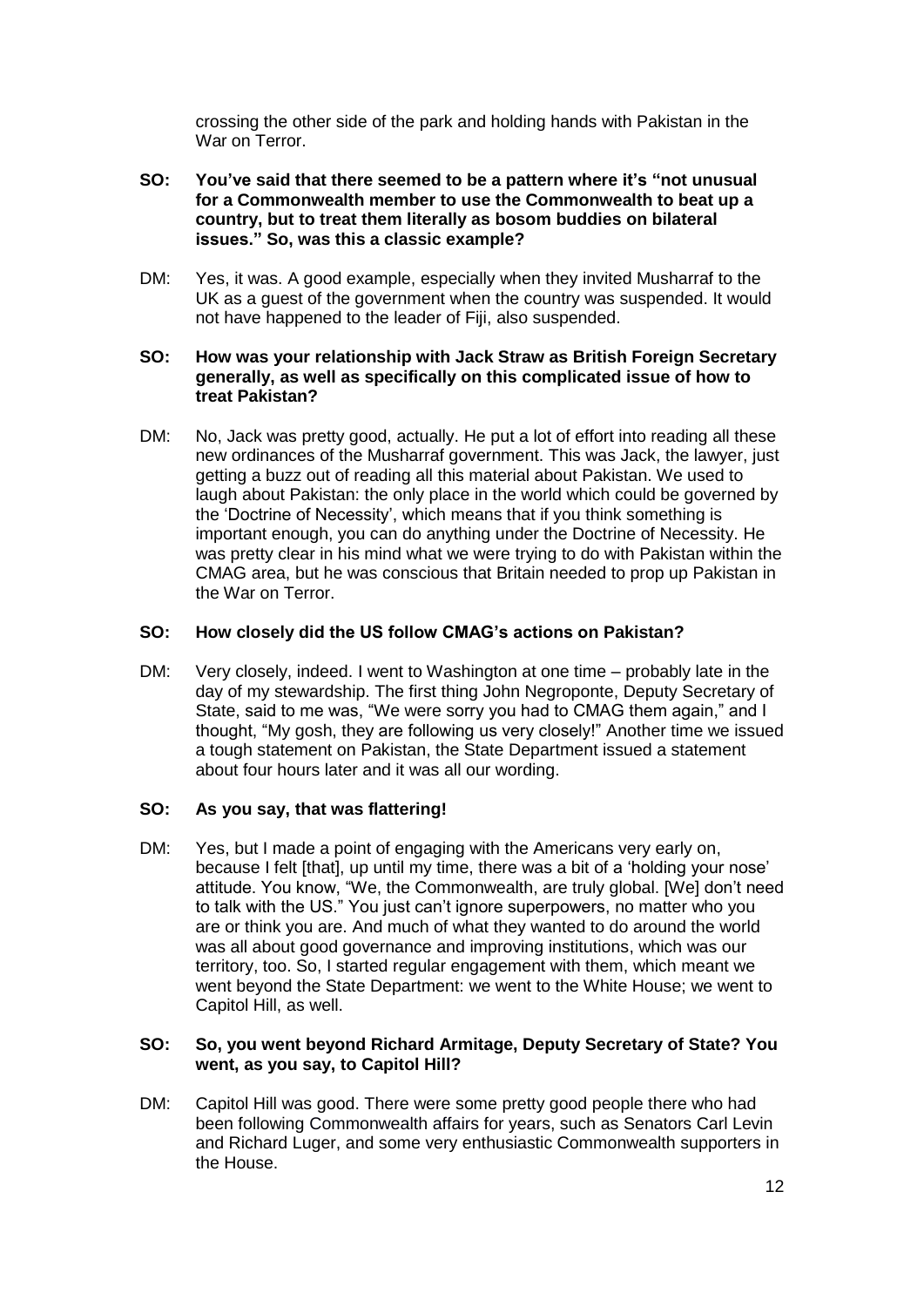## **SO: Did you notice a particularly intense concern in America about the memory of the AQ Khan sales of nuclear technology?**

DM: It was there, yes. Everyone was horrified about this guy doing so much damage to the difficult balancing act in South Asia. Of course, when I raised it in Pakistan, they'd say, "You can't touch the guy: he's bigger than our best cricketer! We can't criticise him." I thought, "Oh my goodness, this is a world upside down."

### **SO: Indeed.**

DM: Yes, AQ Khan is beyond criticism.

### **SO: How about linking up with the Number 10 Foreign Policy Special Adviser on this, to try and get the British to have a quiet word as well?**

DM: Yes, I talked with John Sawyer from time to time, but you never knew what was carried through. One FCO official I knew well showed me a secret cable – totally breaching protocol – and said to me, "Did you say this?" I looked and it was exactly the opposite of what I said. "Be warned," I thought.

### **SO: Nigel Sheinwald?**

DM: Nigel Sheinwald – he was so European! He just couldn't get his mind away from Europe. That was so weird. The Commonwealth for him was away over the horizon. He was a real Europhile; that guy was of no use to us at all. Michael Jay, a little the same. We just didn't appear on their screen.

### **SO: Yes, that's something that has consistently been said about the British Foreign Office. I know Sheinwald was only Foreign Policy Adviser.**

DM: Europe was it, with him. Generally, within the FCO, it's the American relationship, the EU, NATO and the Middle East, roughly in that order.

## **SO: So, who were your two key point people in the Secretariat on Pakistan?**

DM: Syed Sharfuddin and Amitav Banerji.

#### **SO: How about Matthew Neuhaus?**

DM: He was there as head of Political Affairs, but these two had a greater depth of information. Sharfuddin was a Pakistani diplomat; Banerji an Indian diplomat, who was my Chief of Staff, but he had served in Karachi. I knew that yes, of course, he was not a Muslim and had a different view of these things, but he was pretty good with his analysis and how far he could push. He would never accompany me to Pakistan.

#### **SO: How far do you think that India was also trying to use the Commonwealth and CMAG as a lever for Indian policy?**

DM: Well, I was very much aware of this. When I approached the Indian Foreign Minister Jaswant Singh at Coolum in Australia, I said, "Jaswant, I can't ignore India's role in the Commonwealth. We can't keep you off CMAG forever. It's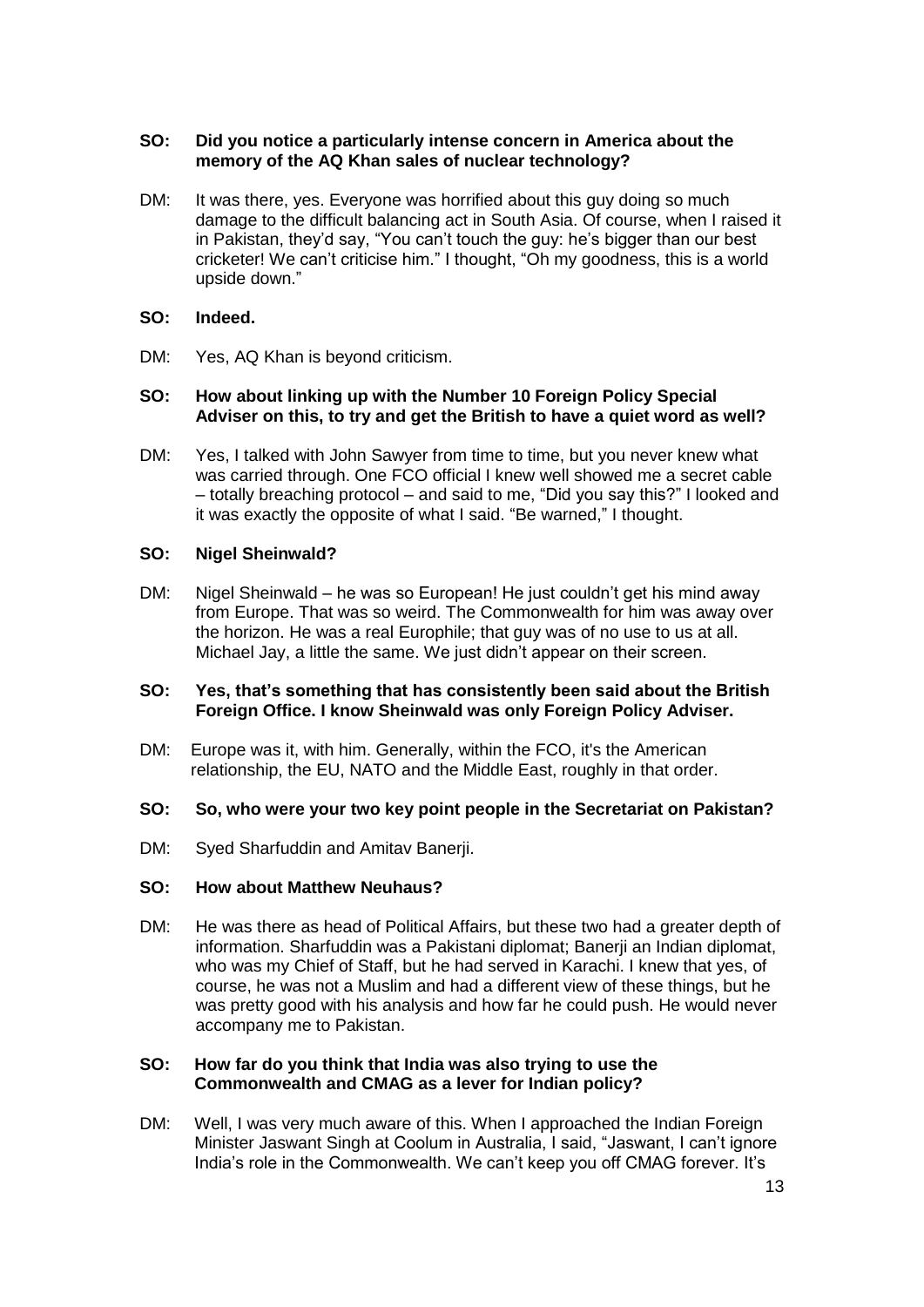my belief we should bring you onto CMAG and I'm prepared to nominate you on to CMAG. But I want you to tell me you will not use CMAG as a means of extending India's foreign relationship with Pakistan. You will treat that as a bilateral, a separate, issue. You won't use CMAG to beat up Pakistan." He said, "Don, I fully understand what you mean," and he did adhere to that position. Now, when he switched over jobs with Yashwant Sinha – from Foreign Affairs to Finance – that was when Yashwant Sinha came into the picture, which I am sure pleased the Indian diplomats. That became evident when Yashwant came to the CMAG dinner the night before the formal meeting with a whole sheaf of papers. I had to say to him, "This is not the time to read out a litany of Indian grievances or recycle old speeches, my friend. You're here to listen to all, to speak from the common sense point."

### **SO: What about your relations and contact with Benazir Bhutto as the opposition?**

DM: She would come and see me regularly and we would discuss her views on the military leadership. She was always well informed and sought guidance on her future. I always felt she would rather just go home and watch her kids grow into adults. She was a generous person and, after she left, she would always send me a box of mangoes. Of course, I received a box of mangoes about two weeks after she was assassinated.

## **SO: Oh, that's very poignant.**

DM: She also gave me a book which is a biography of her, written by someone else – not an autobiography. I read it and I thought, "This is really very light; very light indeed. Just very average," and I chucked it on to a pile of likely give-aways. When I got back to New Zealand, I shoved it in to a box to give to a school – I mean, I had so many books and I gave a whole lot of books to schools because they were, dare I say, 'Indonesia from the Air' coffee table books: you only look at them once. Anyway, the school rang me and said, "Do you know this has been signed by Benazir Bhutto?" I said, "It is?" They said, "Yes, but she signed the back of it." And what I realised was the cover of the book was on backwards and she had opened up the book literally on the back page and written, "To Dear Don…" blah, blah, blah. So, I've still got her book.

## **SO: I know that smaller parties in the Pakistani opposition were keen that the Commonwealth should help them try to return the millions that had been taken by the feudal families of Bhutto and also Nawaz Sharif?**

DM: Something that Musharraf was determined to do.

## **SO: Yes. Were you able to initiate that?**

DM: No, [there was] never a direct request, in fact. Musharraf was adamant that he wanted the Bhutto and Sharif billions. He was convinced that there were billions sitting in bank accounts somewhere or everywhere. It wasn't until about three or four years after Obasanjo became President of Nigeria that he decided to chase after the billions taken by the Abacha family, and I said, "Well, you'd better talk to the Pakistanis, because they're trying to trace all this money," which he did. Now, I don't know what came of that…

## **SO: So, this was the Commonwealth Asset Repatriation Committee?**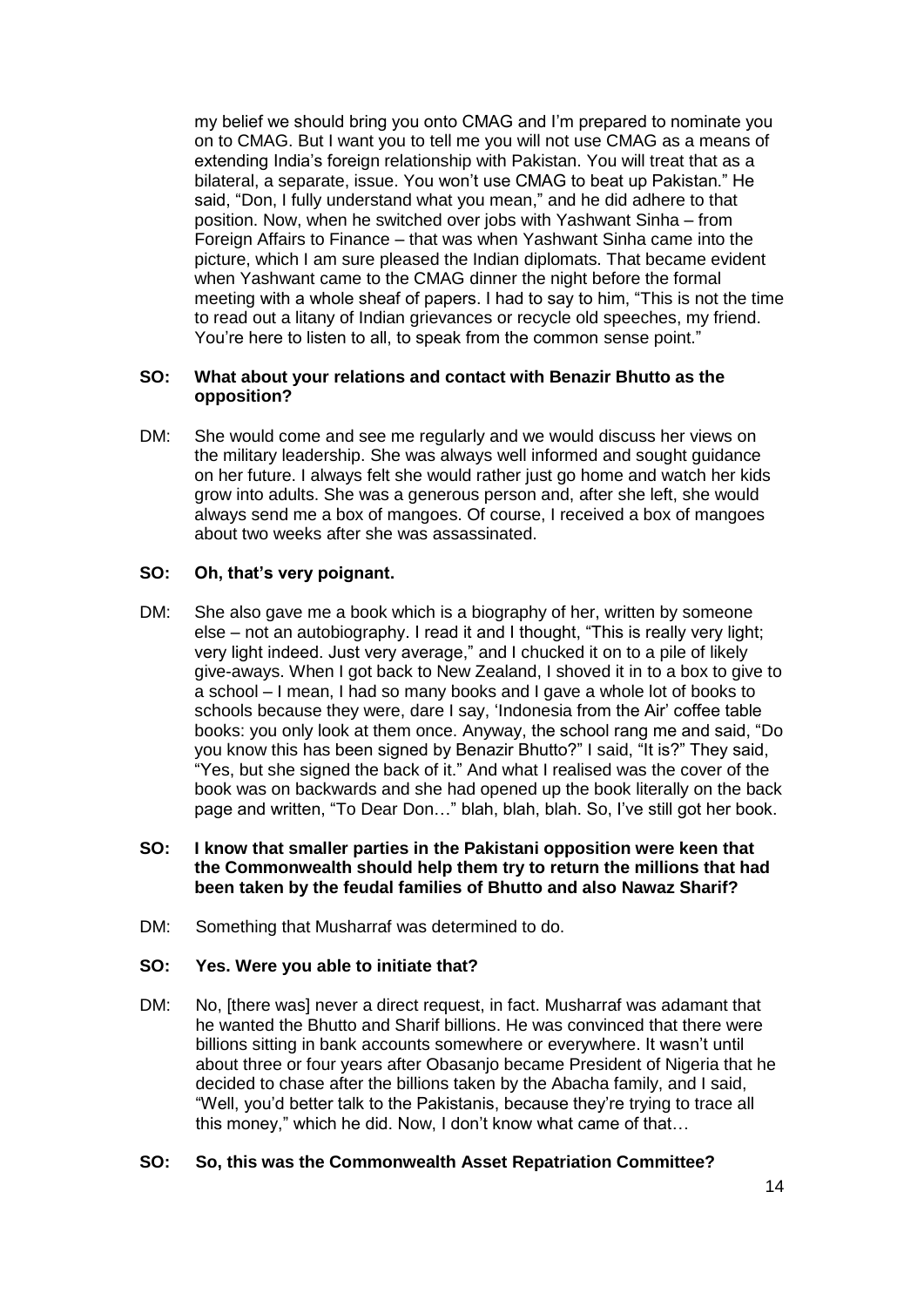DM: He initiated that, in one of the CHOGMs: that the Commonwealth should be able to pronounce on money that had clearly gone missing, and there should be a means of doing something about it.

### **SO: I don't know how much work the Secretariat was able to do with that.**

DM: I don't think a lot, actually. It was more Obasanjo wanting some international imprimatur for what he was trying to achieve.

### **SO: Please, if I could ask you about the Maldives and your involvement there? How were you asked to be a Commonwealth Special Envoy?**

DM: Well, I got rang by the Secretary General and that was probably about a week after the coup – well, I'm not allowed to call it a coup, so forgive that. The change in leadership. I then spoke to some of my former Secretariat colleagues and asked them, I said, "What have you guys been doing on the Maldives since I left?" The answer was 'nothing', and I thought, "Well, you know, you did have this one coming." When I left there, we had helped get them a new constitution. They had an election in May 2008, and it went extraordinarily well. Gayoom lost and Nasheed came in, and everything continued. Now, Nasheed was a street fighter and he'd been a street fighter for twenty-five years. He did not know how to be a President, and I say that quite candidly.

## **SO: Well, how long had he also spent in jail?**

DM: All added up together, his time in jail could be ten to fifteen years. He tried to be President but it did not work. For a street fighter to suddenly become a President and know how to run a Presidency was near impossible. I can say this now, because I know you're not publishing this immediately: this issue is an absolute failure of my successor. He should have had someone going to visit the Maldives about every couple of months after the 2008 election, holding Nasheed's hand, asking, "How are you getting on? What about this? Why have you lost your supporters? I read in the paper this is happening: that's not a good thing. You must fix this now, not later." Then take him through it. You see, Nasheed lost his first coalition partner within two weeks of becoming the President. Now, that's a vote of no confidence.

## **SO: It certainly is.**

DM: But because he was elected the president, he regarded that his authority was complete, never to be questioned, which is a recipe for disaster. Remember the words of Abraham Lincoln: "We govern with the consent of the governed." So, for Nasheed, very soon he had lost the consent of the governed and then another two parties left the coalition, which left him with only his own party who represented about 24% of the vote. There's an old saying, "You campaign in poetry and govern in prose." He was trying to govern in poetry. A really nice guy, and a pity he was not able to better manage Maldives politics – rather than tilt at every windmill.

## **SO: That's not a mandate to lead.**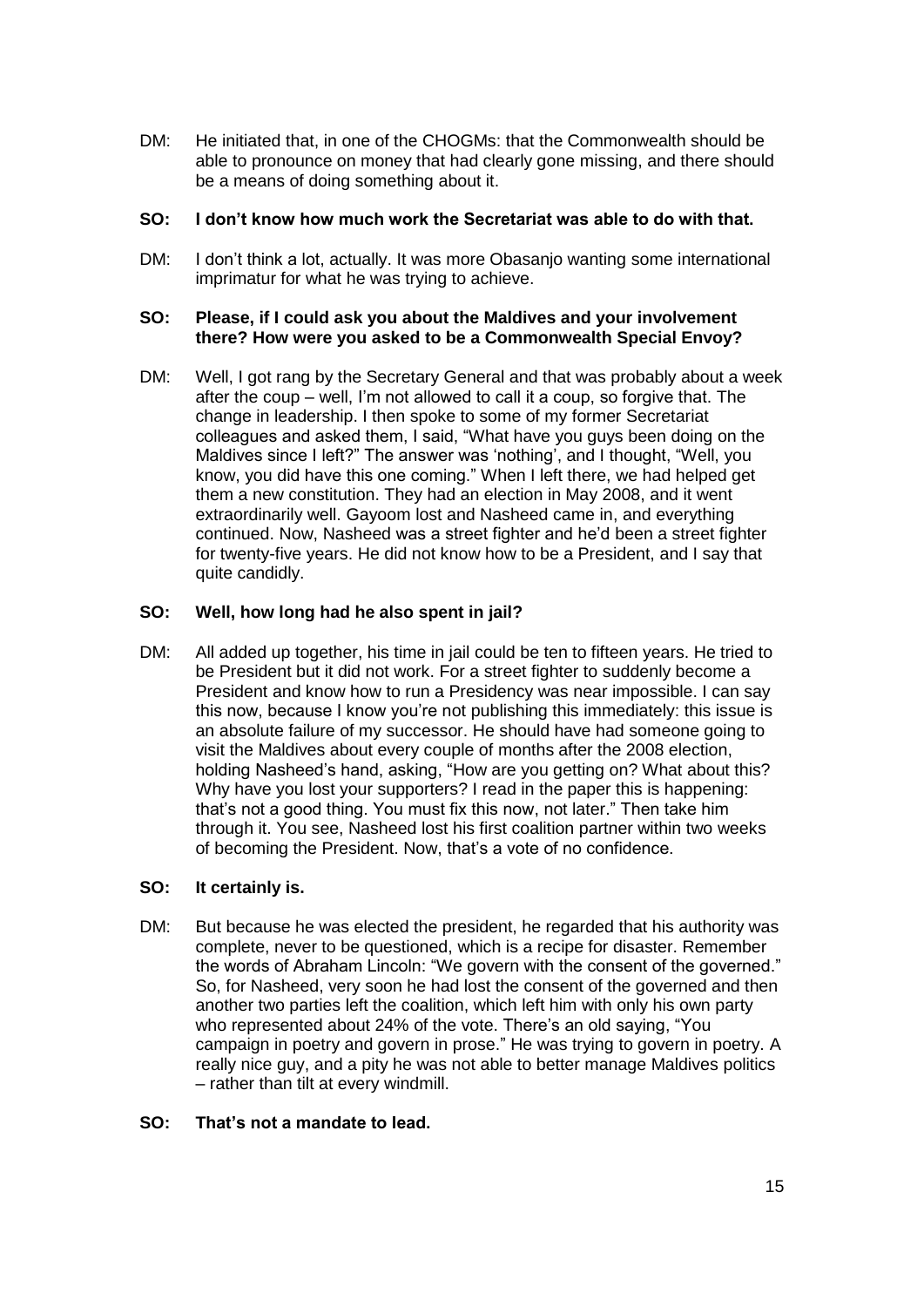DM: I agree, but he didn't realise that. If I'd been in London, I would have got alongside him, saying to him, "Mate, you're screwing up. You're not going to get away with this. They'll come and drag you out of the castle." And so, four years had gone by, and then I could see what was happening. He was governing without the consent of the governed. The coalition parties who'd been with him started to oppose him very clandestinely and it all happened on that day in February.

## **SO: It did, indeed.**

DM: Now, that was a failure of the Commonwealth after I left office. They should have been hand-holding Nasheed all the way through. Not blatantly, but very quietly – as much out of sight as possible.

## **SO: So, you were contacted.**

DM: Yes. I'd worked with Gayoom for over three years to help him get a new constitution – [working] on how to get the constitution ratified, all this. We weren't just telling him what to do: we were encouraging him to do these sorts of things that would be very acceptable to his fellow Commonwealth leaders. I'll give him his dues. He took most of the advice I gave him, and we don't give this advice publically  $-$  it's only done privately. "This is good, try this," this sort of thing. Yes, I know, Nasheed doesn't know much about governing, but I'm sure he's learned from his mistakes. Look, that's politics. You know, these things happen from time to time. And soon, re-engaging as a Special Envoy, we nursed him and others through the whole thing over a couple of years and I was very happy they had that November 2013 election. I thought they are under way again. But, of course, that's just the beginning. The underlying pressures and faults are still there. These issues should have been addressed by the government immediately after the November 2013 election, and now we're back to square one again with Nasheed and some Ministers back in jail.

### **SO: I know that the Secretariat sent back their team four times, if not more. How many trips did you make, Sir?**

DM: About ten. So, it was a matter of going back and reintroducing myself to a whole bunch of people I vaguely knew. Alison Pearman was the point person. She was very, very good. She got to know everybody very, very well, and we just slowly worked on them and then, of course, the Waheed government had produced a Commission of Enquiry. But I had to convince them there was no way anyone's going to believe a Commission of Enquiry that is just [composed of] local people. No one will believe it to be independent. So, we had to walk over a lot of broken glass to get three outsiders to be part of that Commission. The result was – as you heard – "there was a resignation". However, the people who were involved in this Commission of Enquiry said to me quietly that, "Everyone is telling lies on this, but our best conclusion – as people who have been judges or prosecutors – is 'this is what happened', and so we say that Nasheed resigned." So, at that point, I was able to draw a line under that, because that part of the issue had to come to an end, and that's when we started really to move forward. "Okay," I said, "Now, let's work on the question of the elections, but in the meantime, you've got to deal with the issue of police brutality," and so on and so on. Well, that brutality issue got left to one side, because the elections started looming up in everyone's minds.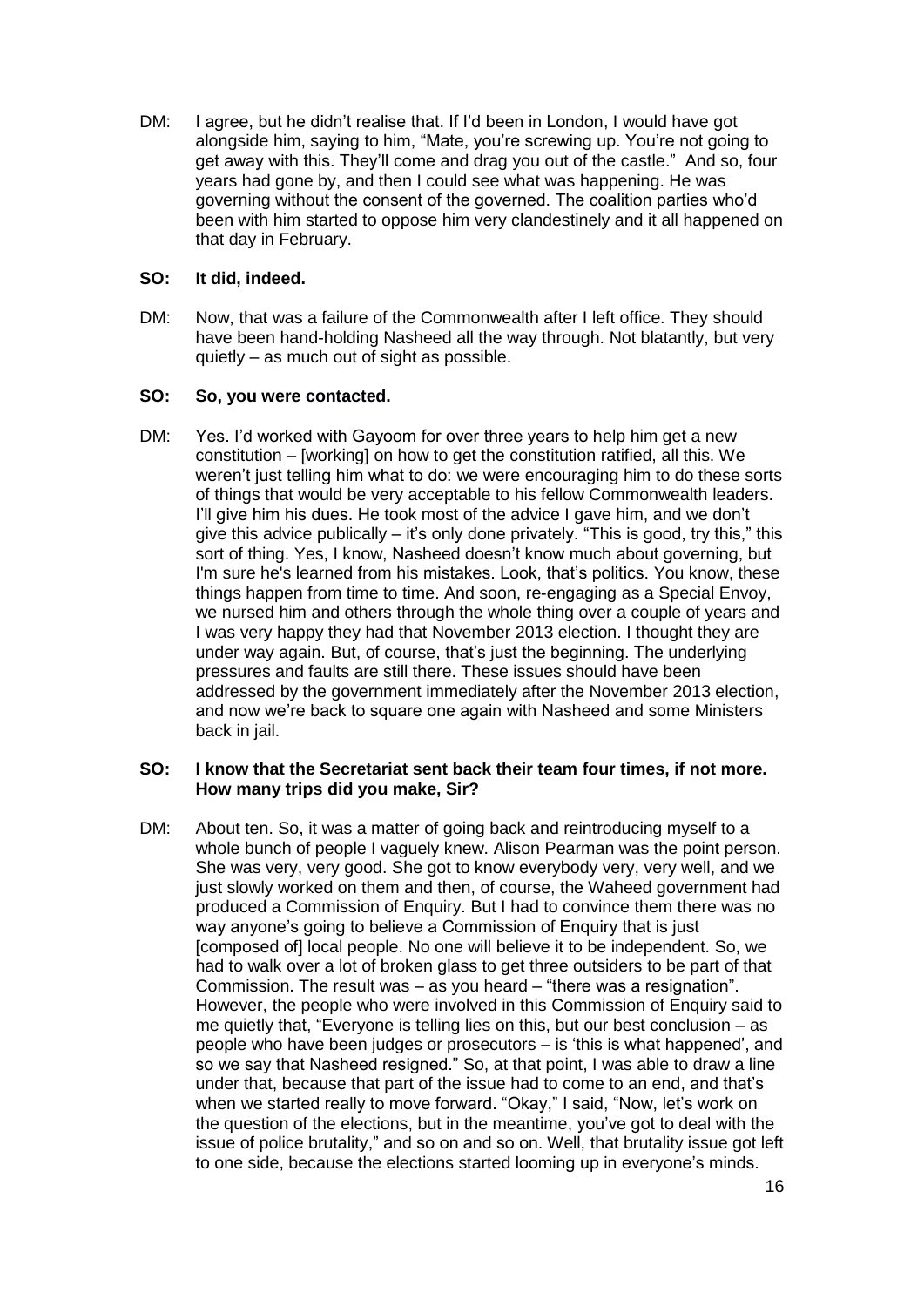So, it was really just keeping the peace until they got through to those elections. There were so many false starts to that election; I really had my doubts whether we were going to see it through, but they got there in the end.

### **SO: How much were you also liaising with other key regional heads?**

DM: Well, the key players at the end of the day were the Commonwealth, the United States – by virtue of the Assistant Secretary of State and then his Ambassador in Colombo – and the UN. The UK was very much back a few paces, and India and Sri Lanka always had advice to give. So, there were really just the three of us. Well, Alistair Burt of the UK was, when he was there, [involved]. When he left office, his successor took little notice.

### **SO: How confident are you going forward?**

DM: Well, the issue now is that President Yameen wants to run his own ship. The Commonwealth still wants to go back, but the Maldivian Government sees me as being associated with the post-coup period and therefore inappropriate. They don't want anyone back there, frankly. But the thing is, they've got to sort out some of the very fundamental issues which caused them to run in to the problems leading up to the February tragedy. I'm no longer the right person.

#### **SO: So, questions around the repression of political rights have been raised?**

DM: No, it's really the institutions. There are very, very immature – sometimes utterly stupid – decisions emerging from the judiciary. And then there is a fragile and competent but not well-established electoral commission, and a new human rights commission. A President's office that needs to be 'tidied up' and given clear structures in which to work – [i.e.,] "This is the area you should work in, not over there." The operation of the Majlis, the Parliament, needs a lot of advice from the Commonwealth Parliamentary Association. You have to remember [that], as of last year, Maldivian democracy was barely five years old, and we're expecting them to function as though they were a hundred years old. So, you had the Majlis doing things they should never have done according to conventional parliamentary practice, the judiciary issuing judgements they should never have given within even Sharia law, the presidency demanding unconstitutionally that the Majlis do certain things… The separation of powers is something they haven't really fully grasped. This is a long-term, ten to fifteen year project

## **SO: It's 'constitutionalism', not the constitution.**

DM: Correct.

### **SO: Sir, could I ask you, please, just to summarise what you found to be the frustrations of being Secretary General?**

DM: Well, there's a lot of exhilaration – more pluses than minuses. But, on the negative side, it's the long time it takes to get things done. The lack of motivation of many long-serving staff with no sense of urgency can be exasperating. Government officials who play games such as not returning calls. Some people will procrastinate on process and completely lose sight of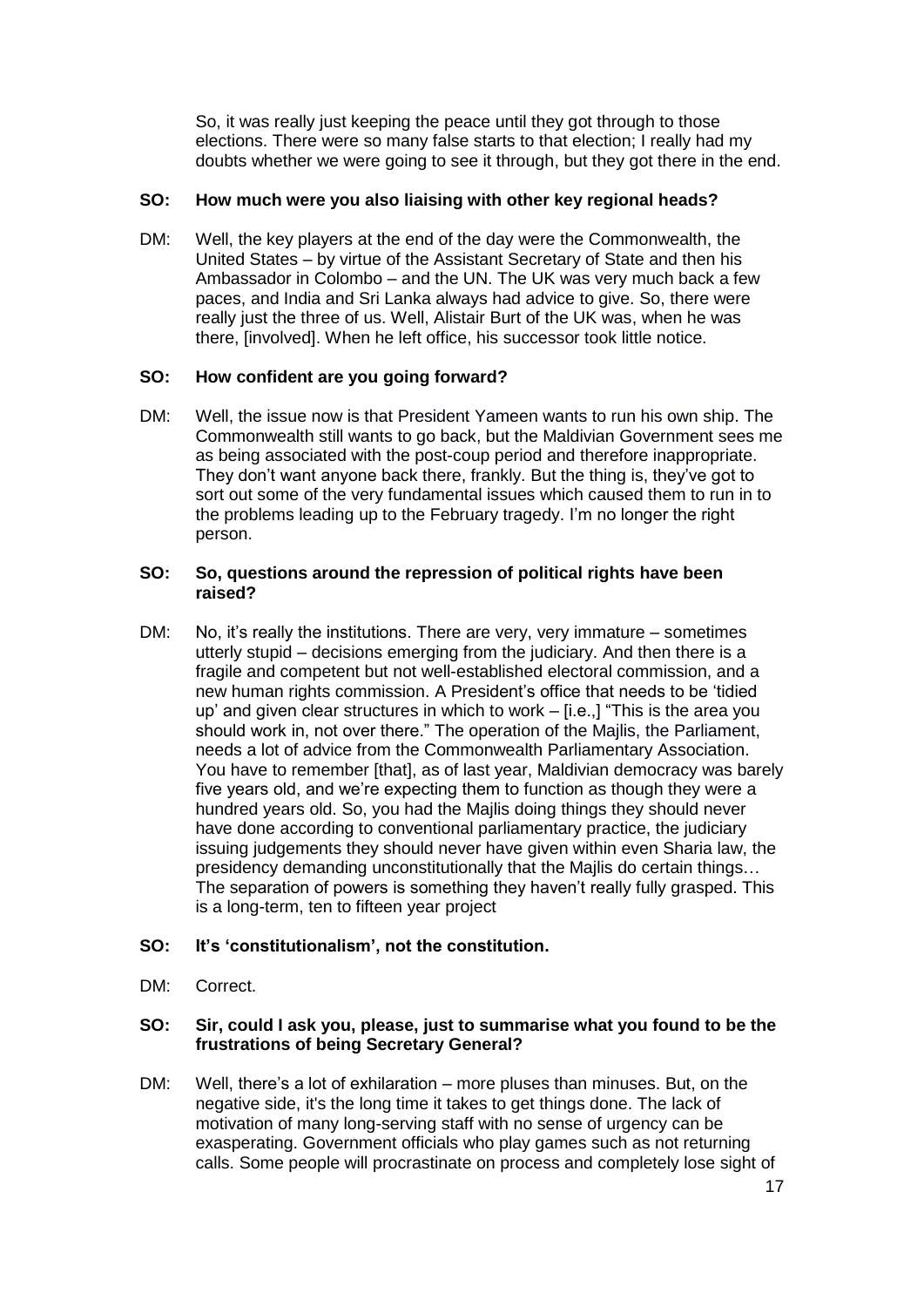the objective. Senior managers who cannot rise above the smaller operational issues. Then, a coup is announced, having taken place in Fiji, all over radio and TV, and no one feels the need to get to the office earlier than usual. Governments that promise and never deliver were very frustrating.

## **SO: Let me ask you about the exhilaration, then! Let's start with the positives…**

DM: Well, there were so many things happening all the time. You really were kept on your toes, but you do know you can change people's lives for the good. When the rotation policy of staff took hold and began to really change things, you could feel the energy levels rise; you could feel the greater enthusiasm to get things done. New people brought in new ideas, enthusiasm and a desire to show they were very good and better than those who had left. You see a project in a developing country through to fruition and the benefit it is giving young people is always a buzz. I'm pleased to having got Foreign Ministers involved, even if [it was] totally opposed by some big players, and to hear people making favourable comments about the Commonwealth near the end of my term was good.

### **SO: Your memoir really does lay out how the events were piling on each other.**

DM: You really were kept on your toes, but I don't think I ever lost much sleep at night worrying about the next day. You've got to keep a balance to your life.

## **SO: It must have taken an enormous physical toll on you?**

DM: It does, but as long as I could go running in Hyde Park three times a week – and I went horse riding occasionally – you clear the bugs out of your system and you get a bit more oxygen and you go back and you can deal with the pressures. That was my favourite fix: a couple of laps of Hyde Park on a Household Cavalry Life Guards horse. By the time you get back, you could take on the world.

## **SO: Absolutely, a great place to ride.**

DM: What were the frustrations? The staff ones were quite heavy. When I got there…

## **SO: You've written about those.**

DM: …they were the old style staff, too many who didn't have a new idea. They didn't have any energy left. Good ones had gone and I thought, "Oh my goodness, what are these people doing? How can they get paid when they're doing so little?"

#### **SO: You must have felt that particularly strongly, coming from a bureaucratic culture in New Zealand where you'd recently had 'the cleaning of the stables' in the New Zealand civil service.**

DM: Yes. So, I spent time with groups of staff explaining that we had to rotate people and stabilise the budget. So, we got the stables cleaned out and it made a hell of a difference. Suddenly, with a whole lot of new people, it was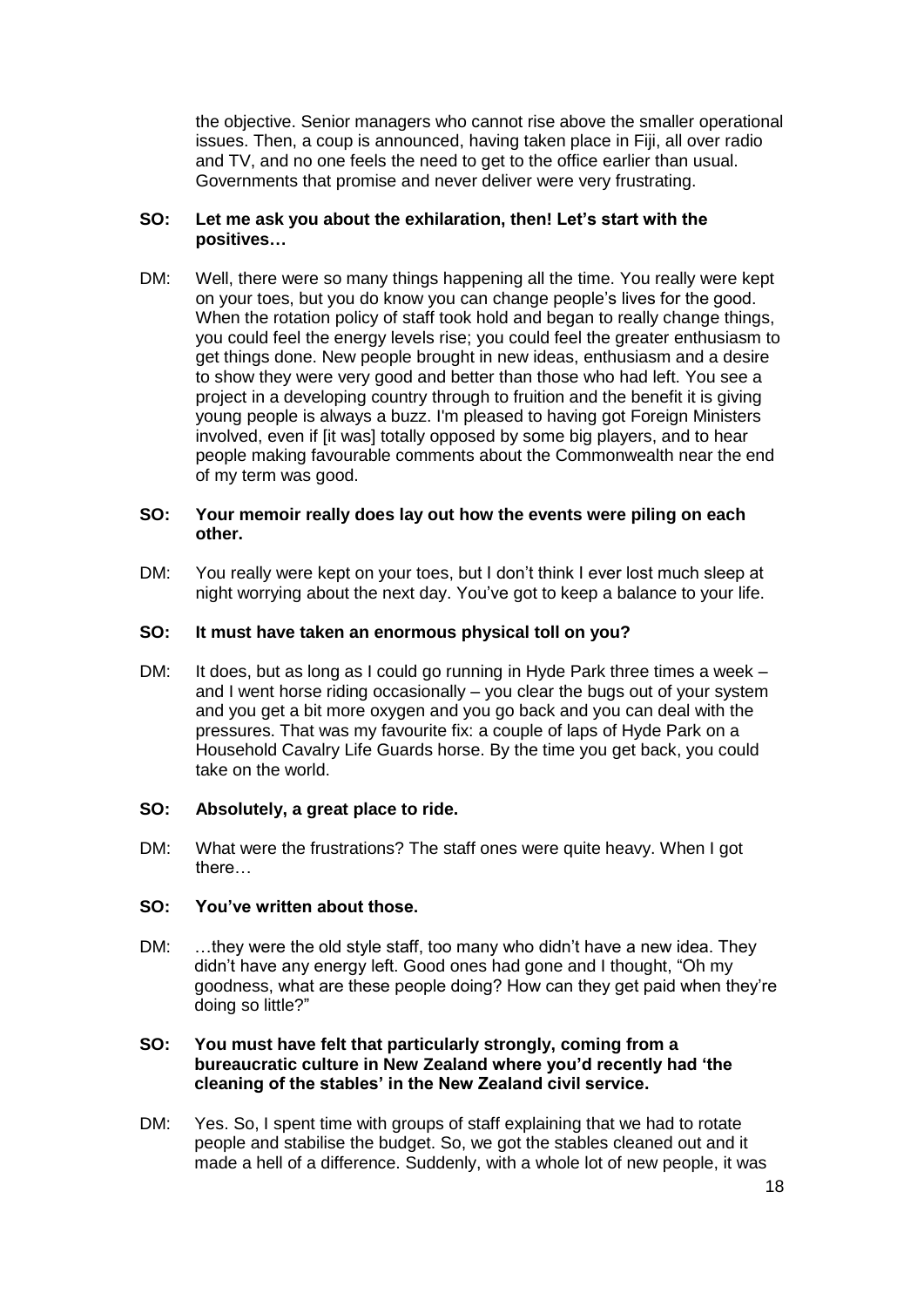in a better working mode. A new person brings new ideas, innovation, wants to prove themselves and suddenly everything happens. Once that had been in place for a couple of years, it was a changed place.

- **SO: Given the stresses on the current Secretary General and the Commonwealth Secretariat – the reducing income and also everexpanding requests on its capabilities – how far do you feel that the Commonwealth Secretariat would benefit from focussing on a few core aspects?**
- DM: I think that always reads well. It reads well for donor countries, but, frankly, you've got to do a far better job of doing what you're doing. If you're succeeding in the very things that you're doing, governments don't complain about the money they're spending. When they're getting reports from their diplomats in London that, "Oh, I can't get any sense out of these people in the Secretariat's health sector or the legal sector," or something like that, those negative reports give reasons for governments to lose interest and cut back the funding. You've got to make sure the London missions are sending back positive reports about what you're doing.

### **SO: So, that then suggests the calibre of the staff is paramount. Did you ever have to run an appointments ratio system, as they do at the UN?**

DM: No, not specifically. But in the back of my mind I was always thinking about the balances. If you've got a Ugandan heading your legal division, there's no way you're going to put a Ugandan as a deputy. You wouldn't even put an African as a deputy; you would put an Asian deputy there. If you've got an Indian running another, you'll put an African or a European in as a Number Two.

## **SO: That complicates the Secretariat as a meritocracy, then?**

DM: Not much. The difference between this person and that person of differing ethnicities is not always that great. If both have got good graduate degrees in this particular subject, [and] one's from India and one's from Zambia, there's not a lot between them, frankly, in terms of ability. It's marginal. More important is how they do the job, how do they deal with people of different ethnicities, how they manage others.

#### **SO: What would you say about the Commonwealth going forward, at the moment?**

DM: Look, they've just got to do things a lot better. It has to get actively engaged, and publicly so. You know, there's an awful thing about publicity we should all acknowledge: you can't survive without it. As an international organisation, you have to create some television news items at least once every couple of weeks. It doesn't always matter what it is. If you are never in the news, most ordinary punters would think the Commonwealth was dead. I know it's a shallow measure of performance, but that is the way the world is. The official stuff you send out to governments is well and good, but it's not enough. Now, unfortunately, my successor doesn't believe in publicity.

#### **SO: The current Director of Information does.**